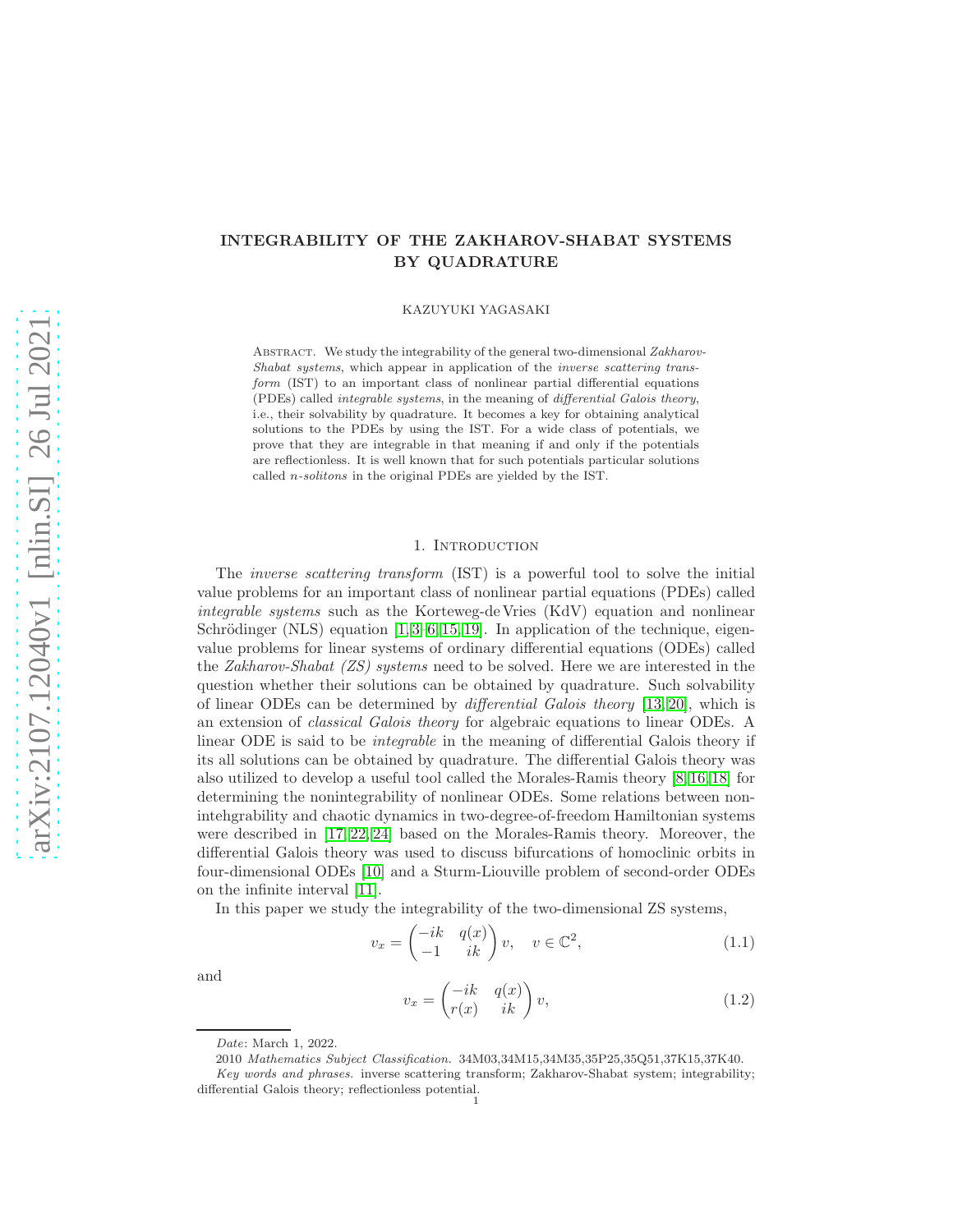in the meaning of differential Galois theory, i.e., their solvability by quadrature, where the subscript x represents differentiation with respect to the variable  $x$ , and  $k \in \mathbb{C}$  is a constant. Here the independent variable x is originally defined in  $\mathbb{R}$ but its domain is a little extended later. Moreover, the potentials  $q(x)$ ,  $r(x)$  are assumed to satisfy the following condition:

(A) The potentials  $q(x)$ ,  $r(x)$  are holomorphic in a neighborhood U of R in C. Moreover, there exist holomorphic functions  $q_{\pm}, r_{\pm} : U_0 \to \mathbb{C}$  such that  $q_{\pm}(0), r_{\pm}(0) =$ 0 and

$$
q(x) = q_{\pm}(e^{\mp \lambda_{\pm} x}), \quad r(x) = r_{\pm}(e^{\mp \lambda_{\pm} x})
$$

for  $|Re x|$  sufficiently large, where  $U_0$  is a neighborhood of the origin in  $\mathbb{C}$ ,  $\lambda_{\pm} \in \mathbb{C}$  are some constants with  $\text{Re } \lambda_{\pm} > 0$ , and the upper or lower sign is taken simultaneously depending whether  $\text{Re } x > 0$  or  $\text{Re } x < 0$ .

For the ZS system [\(1.1\)](#page-0-0) condition (A) has a meaning only for  $q(x)$ . Especially,  $q(x), r(x)$  tend to zero as  $x \to \pm \infty$  on R and  $q, r \in L^1(\mathbb{R})$  if they satisfy condition (A). For example, if  $q(x)$ ,  $r(x)$  are rational functions of  $e^{\lambda x}$  for some  $\lambda \in \mathbb{C}$ with Re  $\lambda > 0$ , have no singularity on R, and  $q(x), r(x) \to 0$  as  $x \to \pm \infty$ , then condition (A) holds. We have another class of functions satisfying condition (A) as follows.

<span id="page-1-4"></span>**Remark 1.1.** Let  $f(\xi)$  is a second- or higher-order polynomial of  $\xi \in \mathbb{R}$  such that for some  $\xi_{-} < \xi_{+} f(\xi_{\pm}) = 0$ ,  $f(\xi) > 0$  on  $[\xi_{-}, \xi_{+}]$  and

 $f_{\xi}(\xi_{-}) > 0, \quad f_{\xi}(\xi_{+}) < 0.$ 

Then there exists a heteroclinic solution  $\xi^h(x)$  to the one-dimensional ODE

<span id="page-1-0"></span>
$$
\xi_x = f(\xi) \tag{1.3}
$$

such that  $\lim_{x\to\pm\infty} \xi^h(x) = \xi_{\pm}$ , where the upper or lower sign is taken simultaneously. Since the complexification of [\(1.3\)](#page-1-0) is holomorphically equivalent to the linearized ODE

 $\xi_x = f_{\xi}(\xi_{\pm})\xi$ 

near neighborhoods of  $\xi = \xi_{\pm}$  in  $\mathbb C$  (e.g., Theorem 5.5 in Chapter I of [\[14\]](#page-16-13)), we see that  $q(x) = \xi_x^h(x)$  satisfies condition (A) with  $\lambda_{\pm} = \mp f_{\xi}(\xi_{\pm}).$ 

It is well known that the ZS systems [\(1.1\)](#page-0-0) and [\(1.2\)](#page-0-1) appear in application of the IST for the following fundamental and important nonlinear PDEs (see, e.g., [\[3,](#page-16-1) [4\]](#page-16-14) or Section 1.2 of  $[6]$ :

• The KdV equation

<span id="page-1-1"></span>
$$
q_t + 6qq_x + q_{xxx} = 0; \t\t(1.4)
$$

• The NLS equation

<span id="page-1-2"></span>
$$
iq_t = q_{xx} \pm 2|q|^2 q \tag{1.5}
$$

with  $r = \mp q^*$ ;

• The modified KdV (mKdV) equation

$$
q_t \pm 6q^2 q_x + q_{xxx} = 0 \tag{1.6}
$$

with  $r = \mp q$ ;

• The sine-Gordon

<span id="page-1-3"></span>
$$
u_{xt} = \sin u \tag{1.7}
$$

with  $-q = r = \frac{1}{2}u_x;$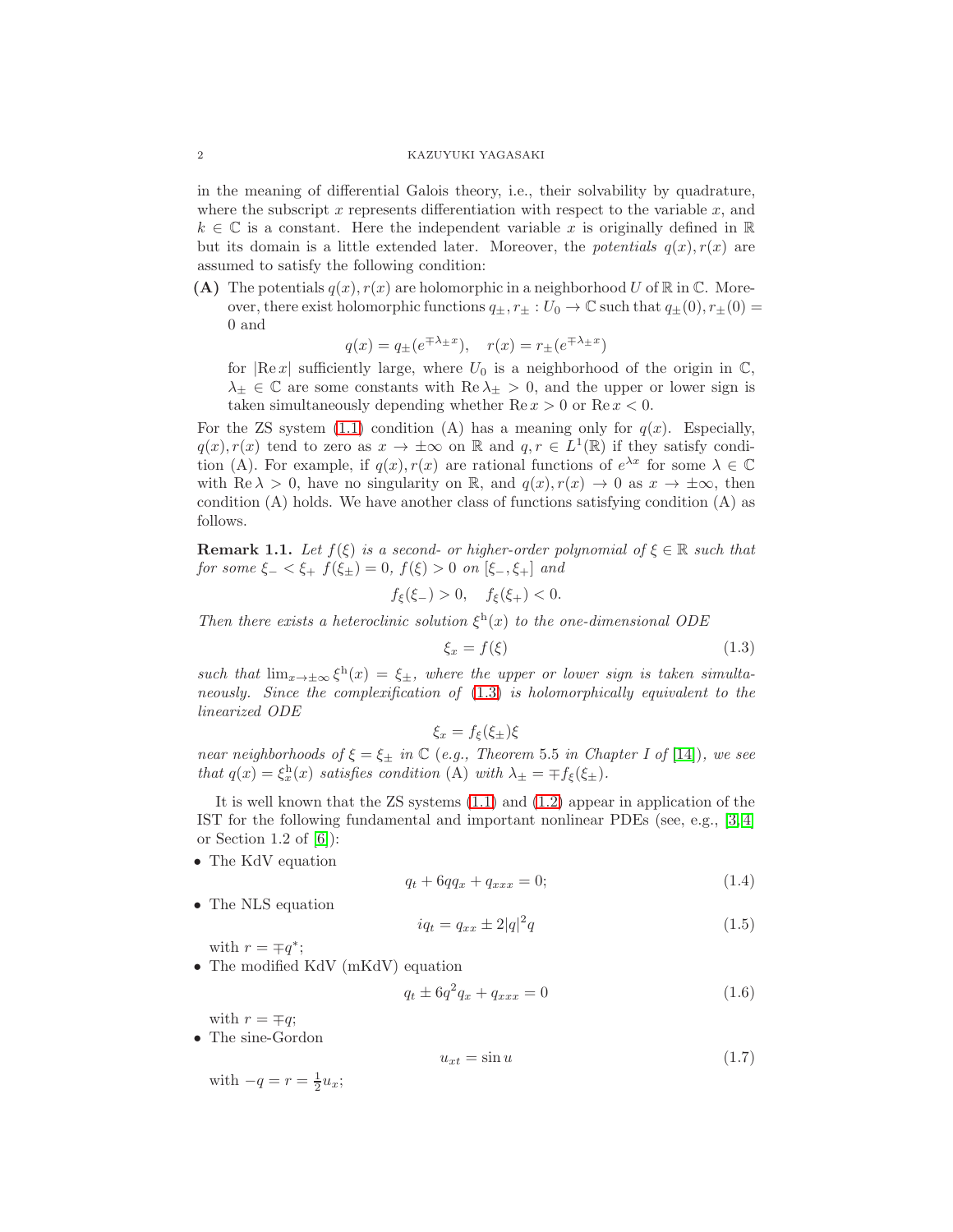• The sinh-Gordon

<span id="page-2-0"></span>
$$
u_{xt} = \sinh u \tag{1.8}
$$

with  $q = r = \frac{1}{2}u_x$ .

Here  $q, r$  and u are assumed to depend on the time variable t as well as x, and the superscript '∗' represents complex conjugate. The ZS system of the form [\(1.1\)](#page-0-0) appears only for the KdV equation  $(1.4)$ , and  $q, r$  and  $u$  are also assumed to be real except for the NLS equation [\(1.5\)](#page-1-2). Under the transformation  $(x+t, x-t) \mapsto (x, t)$ , the sine- and sinh-Gordon equations [\(1.7\)](#page-1-3) and [\(1.8\)](#page-2-0) are changed to

$$
u_{tt} - u_{xx} + \sin u = 0 \quad \text{and} \quad u_{tt} - u_{xx} + \sinh u = 0,
$$

respectively, in the physical coordinate system.

Here we prove that the  $\text{ZS}$  system  $(1.1)$  (resp.  $(1.2)$ ) is integrable in the meaning of differential Galois theory if and only if the potential  $q(x)$  is (resp. the potentials  $q(x), r(x)$  are) reflectionless. See Section 2 for the precise statement of the result along with the definition of reflectionless potentials. As stated above, the integrability of [\(1.1\)](#page-0-0) and [\(1.2\)](#page-0-1) in that meaning implies that they are solved by quadrature. See Section 3 for its more precise definition. It is also well known for the above five examples that when the potentials are reflectionless, the ZS systems [\(1.1\)](#page-0-0) and  $(1.2)$  are analytically solved and particular solutions called *n*-solitons in the original PDEs are yielded from the potentials by the IST [\[1,](#page-16-0) [5\]](#page-16-15) (see also Section 4). Our result means that the ZS systems [\(1.1\)](#page-0-0) and [\(1.2\)](#page-0-1) are solved by quadrature only in such a case under condition  $(A)$ . The ZS system  $(1.1)$  is transformed to a linear Schrödinger equation, as stated in Section 2. Its integrability in the meaning of differential Galois theory was also discussed in [\[7\]](#page-16-16) for several classes of potentials which do not necessarily satisfy condition (A) and in [\[11\]](#page-16-12) for a special potential which satisfies condition (A).

The outline of this paper is as follows: In Section 2 we state our main results along with necessary terminologies and setting, and give two examples to illustrate the results. We provide necessary information on differential Galois theory in Section 3 and on scattering coefficients and reflectionless potentials in Section 4. We also need some relations on scattering and reflection coefficients between the ZS system [\(1.1\)](#page-0-0) and the corresponding linear Schrödinger equation, which are given in Appendix A. We prove the main theorems in Sections 5 and 6.

## 2. Main Results

In this section we give our main results. Following the standard theory of the ISF (e.g., [\[1,](#page-16-0) [5\]](#page-16-15)) with slight modifications, we first define some necessary terminologies for its statement.

Assume that  $k \neq 0$ . Taking  $x \to \pm \infty$  in [\(1.1\)](#page-0-0) and [\(1.2\)](#page-0-1), we have

<span id="page-2-1"></span>
$$
v_x = \begin{pmatrix} -ik & 0\\ r_0 & ik \end{pmatrix} v,\tag{2.1}
$$

where  $r_0 = -1$  in [\(1.1\)](#page-0-0) and  $r_0 = 0$  in [\(1.2\)](#page-0-1). Equation [\(2.1\)](#page-2-1) has

<span id="page-2-2"></span>
$$
\Phi(x;k) = T \begin{pmatrix} e^{-ikx} & 0\\ 0 & e^{ikx} \end{pmatrix} T^{-1}
$$
\n(2.2)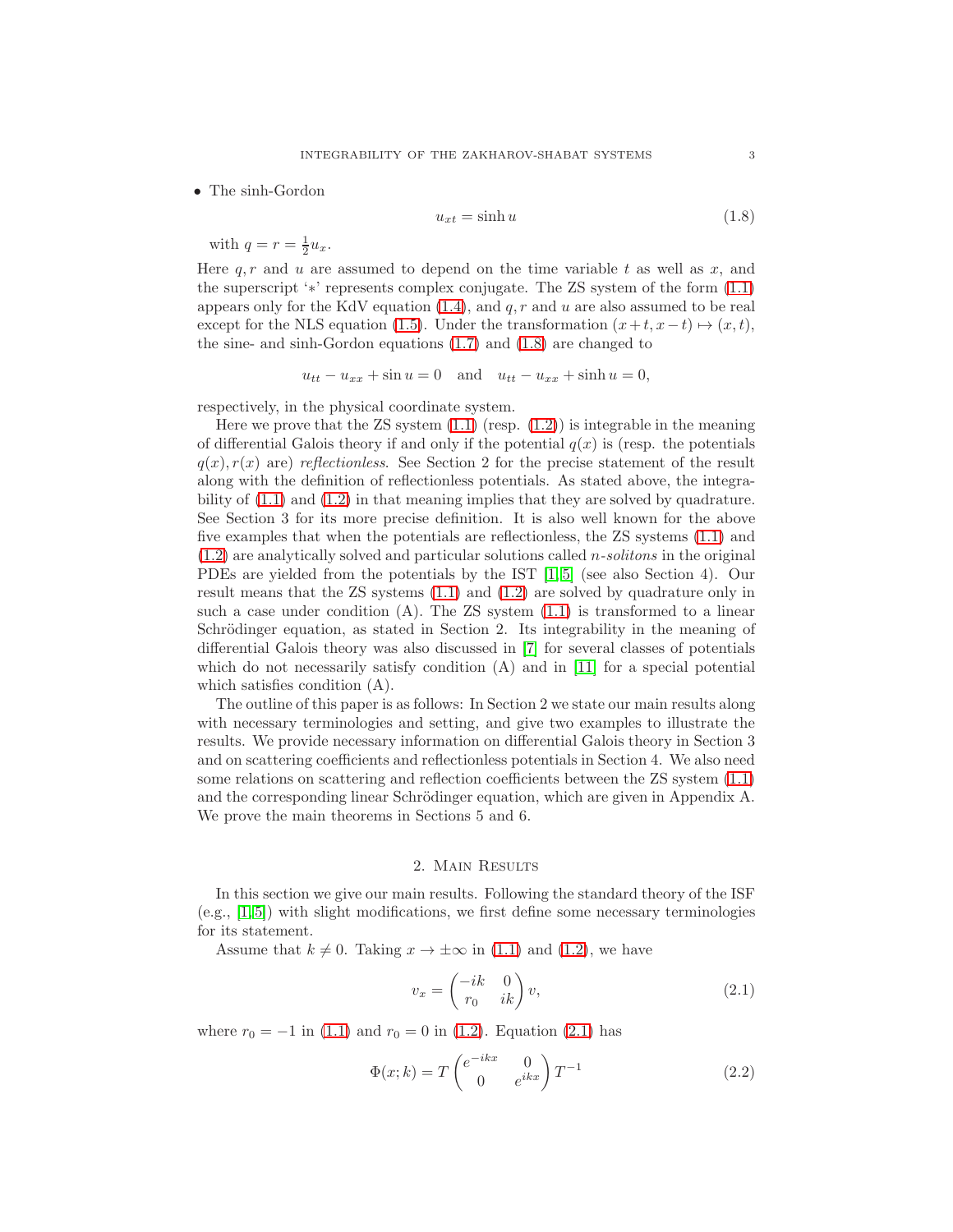as a fundamental matrix such that  $\Phi(0) = id_2$ , where  $id_2$  denotes the  $2 \times 2$  identity matrix and

$$
T = \begin{pmatrix} 1 & 0 \\ \frac{ir_0}{2k} & 1 \end{pmatrix}.
$$

Let  $v = \phi(x; k), \overline{\phi}(x; k), \psi(x; k), \overline{\psi}(x; k)$  be solutions to [\(1.1\)](#page-0-0) or [\(1.2\)](#page-0-1) such that

$$
\phi(x;k) \sim T\begin{pmatrix} 1 \\ 0 \end{pmatrix} e^{-ikx}, \quad \bar{\phi}(x;k) \sim T\begin{pmatrix} 0 \\ 1 \end{pmatrix} e^{ikx} \quad \text{as } x \to -\infty,
$$
  

$$
\psi(x;k) \sim T\begin{pmatrix} 0 \\ 1 \end{pmatrix} e^{ikx}, \quad \bar{\psi}(x;k) \sim T\begin{pmatrix} 1 \\ 0 \end{pmatrix} e^{-ikx} \quad \text{as } x \to +\infty.
$$
 (2.3)

<span id="page-3-2"></span>These solutions are called the *Jost solutions* and their existence for  $k \neq 0$  will be shortly shown in Section 6. Since  $v = \psi(x; k), \psi(x; k)$  are linearly independent solutions to [\(1.1\)](#page-0-0) and [\(1.2\)](#page-0-1), there exist constants  $a(k)$ ,  $\bar{a}(k)$ ,  $\bar{b}(k)$ ,  $\bar{b}(k)$  such that

$$
\begin{aligned} \phi(x;k) &= b(k)\psi(x;k) + a(k)\bar{\psi}(x;k), \\ \bar{\phi}(x;k) &= \bar{a}(k)\psi(x;k) + \bar{b}(k)\bar{\psi}(x;k). \end{aligned} \tag{2.4}
$$

<span id="page-3-3"></span>We refer to the constants  $a(k), \bar{a}(k), b(k), \bar{b}(k)$  as scattering coefficients. When  $a(k), \bar{a}(k) \neq 0$ , the constants

$$
\rho(k)=b(k)/a(k),\quad \bar\rho(k)=\bar b(k)/\bar a(k)
$$

are defined and called the *reflection coefficients* for [\(1.1\)](#page-0-0) and [\(1.2\)](#page-0-1). If  $\rho(k)$ ,  $\bar{\rho}(k) = 0$ for any  $k \in \mathbb{R} \setminus \{0\}$ , then  $q(x), r(x)$  are called *reflectionless potentials*.

In the standard IST for the KdV equation  $(1.4)$ , the linear Schrödinger equation

<span id="page-3-0"></span>
$$
w_{xx} + (k^2 + q)w = 0 \tag{2.5}
$$

is used instead of [\(1.1\)](#page-0-0) and the scattering and reflection coefficients are defined for [\(2.5\)](#page-3-0). See Appendix A for the relations on these coefficients between [\(1.1\)](#page-0-0) and  $(2.5)$ . Note that the first and second component of v in  $(1.1)$  are given by

<span id="page-3-4"></span>
$$
v_1 = -w_x + ikw, \quad v_2 = w \tag{2.6}
$$

in [\(1.1\)](#page-0-0).

We now state the first of our main results.

<span id="page-3-1"></span>**Theorem 2.1.** Suppose that  $q(x)$  is (resp.  $q(x)$ ,  $r(x)$  are) reflectionless and satisfies (resp. satisfy) condition (A). Then  $q(x)$  is a rational function (resp.  $q(x)$ ,  $r(x)$  are rational functions) of  $e^{\lambda x}$ , where  $\lambda \in \mathbb{C}$  is some constant with  $\text{Re }\lambda > 0$ . Moreover, the ZS system  $(1.1)$  (resp.  $(1.2)$ ), which is regarded as a linear system of differential equations over  $\mathbb{C}(e^{\lambda x})$ , is integrable in the meaning of differential Galois theory, i.e., it is solved by quadrature, for  $k \in \mathbb{C} \setminus \{0\}$ .

Theorem [2.1](#page-3-1) is proved in Section 5.

**Remark [2](#page-3-1).2.** For [\(1.1\)](#page-0-0) we can take  $\lambda \in \mathbb{R}$  in Theorem 2.1. See Section 4.2.1.

Let  $p(x)$  be a holomorphic function in a neighborhood  $U_0$  of  $\mathbb R$  in  $\mathbb C$  such that  $p(x) \to \pm 1$  and  $p_x(x)/q_x(x) \to 0$  as  $x \to \pm \infty$ , and let  $\hat{\Gamma}_{\mathbb{R}} = \{\hat{q}(x) = (q(x), p(x)) \mid$  $x \in \mathbb{R} \} \cup \{ (0, 1), (0, -1) \}.$  Let  $U_{\pm}$  be neighborhoods of  $O_{\pm} = (0, \pm 1)$  in  $\mathbb{C}^2$  and let  $V_{\pm} = U_{\pm} \cap \hat{q}(U_0)$ . Let  $R > 0$  be sufficient large and let  $U_R \subset U_0$  be a neighborhood of the open interval  $(-R, R)$  in  $\mathbb C$  such that  $\hat{q}(U_R)$  does not contain  $O_{\pm}$  but intersect  $V_{\pm}$ . Thus, we define a Riemann surface  $\hat{\Gamma}$  that consists of  $V_{\pm}$  and  $\hat{q}(U)$ :  $s_{\pm} = e^{\mp \lambda_{\pm} x}$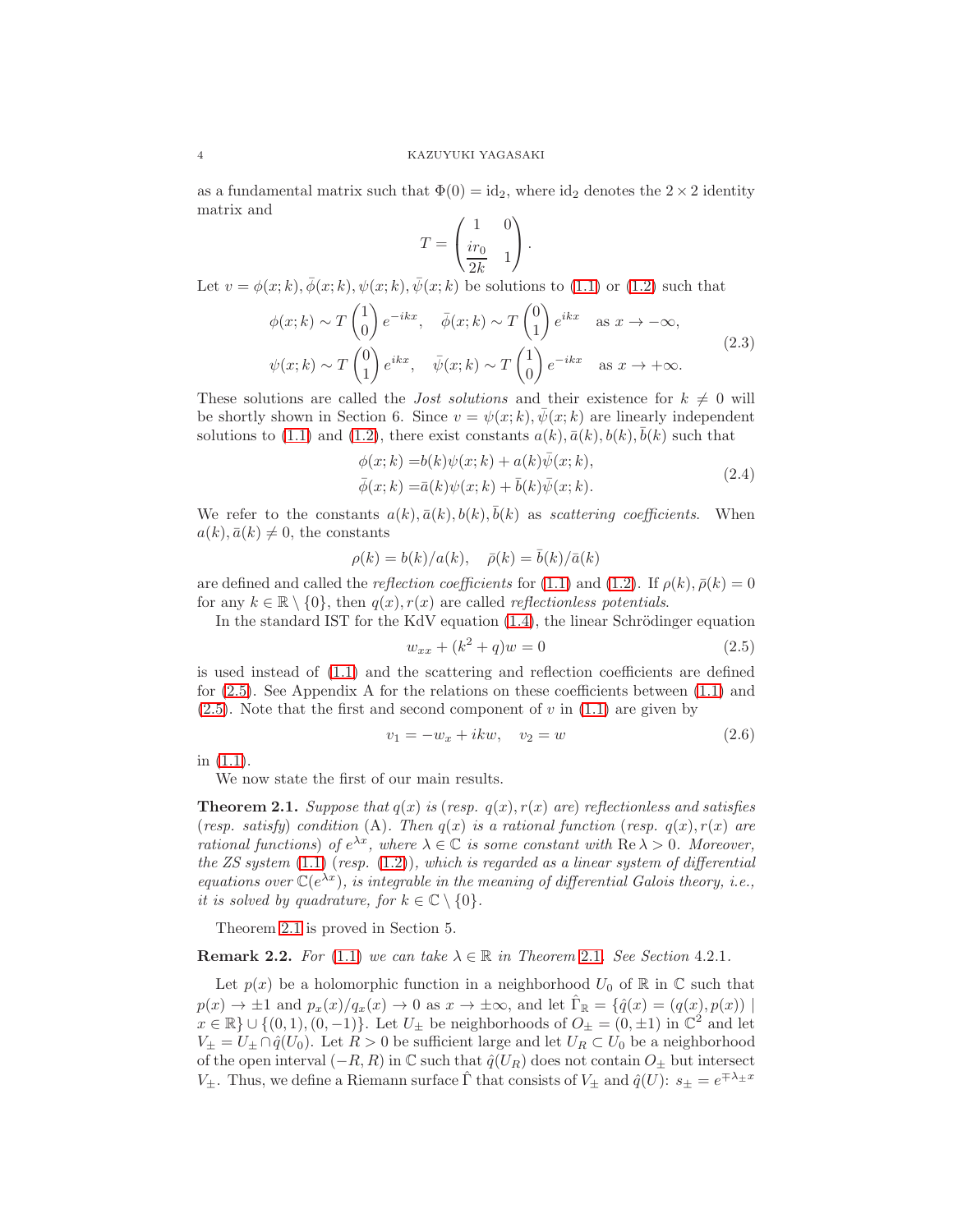

<span id="page-4-0"></span>FIGURE 1. Riemann surface  $\hat{\Gamma} = \hat{q}(U_R) \cup V_+ \cup V_-$ .

are used as the coordinates in  $V_{\pm}$  while the original complex variable  $x \in U_R$  is used as the coordinate in  $\hat{q}(U_R)$ . Note that  $\Gamma \supset \Gamma_{\mathbb{R}}$ . See Fig. [1.](#page-4-0)

Let  $A(x)$  be the coefficient matrix in  $(1.1)$  or  $(1.2)$ , i.e.,

$$
A(x) = \begin{pmatrix} -ik & q(x) \\ -1 & ik \end{pmatrix} \text{ or } \begin{pmatrix} -ik & q(x) \\ r(x) & ik \end{pmatrix}.
$$

We express the  $\text{ZS}$  systems  $(1.1)$  and  $(1.2)$  as

<span id="page-4-4"></span>
$$
\frac{\mathrm{d}\eta}{\mathrm{d}x} = A(x)\eta \tag{2.7}
$$

in  $\hat{q}(U_R)$ , and

<span id="page-4-3"></span>
$$
\frac{d\eta}{ds_{\pm}} = \mp \frac{1}{\lambda_{\pm} s_{\pm}} A_{\pm}(s_{\pm}) \eta,
$$
\n(2.8)

in  $V_{\pm}$ , where

$$
A_{\pm}(s_{\pm}) = \begin{pmatrix} -ik & q_{\pm}(s_{\pm}) \\ -1 & ik \end{pmatrix} \text{ or } \begin{pmatrix} -ik & q_{\pm}(s_{\pm}) \\ r_{\pm}(s_{\pm}) & ik \end{pmatrix}
$$

for [\(1.1\)](#page-0-0) or [\(1.2\)](#page-0-1). Note that  $s_{\pm} = 0$  at  $O_{\pm}$  and  $d/dx = \pm \lambda_{\pm} s_{\pm} d/ds_{\pm}$  in  $V_{\pm}$ . Thus, we can regard them as a linear system of differential equations on the Riemann surface  $\Gamma$ .

<span id="page-4-1"></span>**Theorem 2.3.** Suppose that  $q(x)$  satisfies (resp.  $q(x)$ ,  $r(x)$  satisfy) condition (A). If the ZS system  $(1.1)$  (resp.  $(1.2)$ ) is integrable in the meaning of differential Galois theory for  $k \in \mathbb{R} \setminus \{0\}$  when it is regarded as a linear system of differential equations on the Riemann surface  $\Gamma$ , then  $q(x)$  is (resp.  $q(x)$ ,  $r(x)$  are) reflectionless.

Theorem [2.3](#page-4-1) is proved in Section 6.

Assume that  $q(x)$ ,  $r(x)$  are rational functions of  $e^{\lambda x}$  for some  $\lambda \in \mathbb{C}$  with Re  $\lambda >$ 0, have no singularity on R, and  $q(x), r(x) \to 0$  as  $x \to \pm \infty$ . Then  $q(x), r(x)$ satisfy condition (A), as stated in Section 1. Moreover, the ZS systems [\(1.1\)](#page-0-0) and [\(1.2\)](#page-0-1) are regarded as linear systems of differential equations over  $\mathbb{C}(e^{\lambda x})$ , as in Theorem [2.1.](#page-3-1) In this situation we immediate obtain the following result as a corollary for Theorem [2.3.](#page-4-1)

<span id="page-4-2"></span>**Corollary 2.4.** Suppose that  $q(x)$  is a rational function (resp.  $q(x)$ ,  $r(x)$  are rational functions) of  $e^{\lambda x}$  for some  $\lambda \in \mathbb{C}$  with  $\text{Re }\lambda > 0$ , has (resp. have) no singularity on R, and  $q(x) \to 0$  (resp.  $q(x), r(x) \to 0$ ) as  $x \to \pm \infty$ . If the ZS system [\(1.1\)](#page-0-0)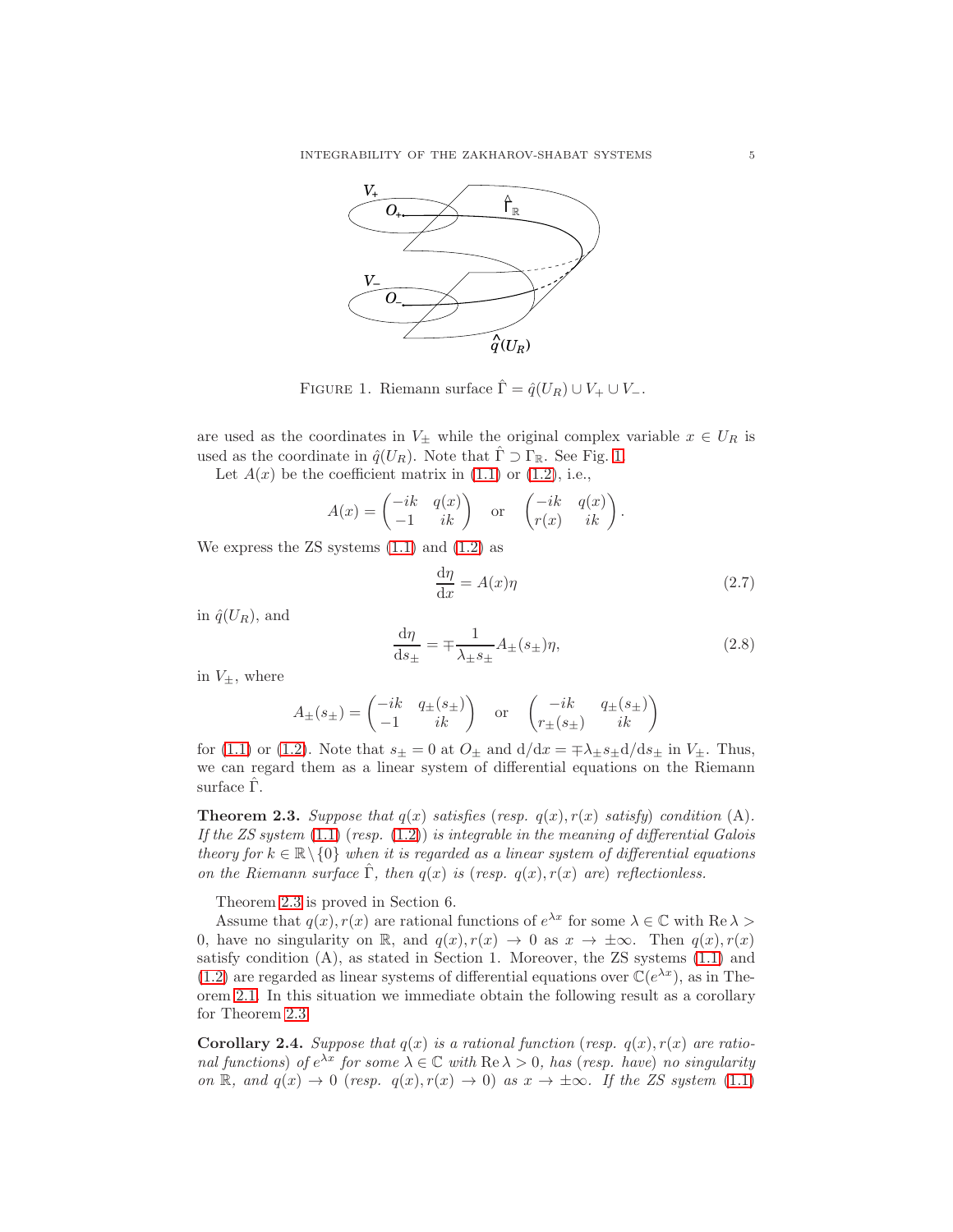(resp. [\(1.2\)](#page-0-1)) over  $\mathbb{C}(e^{\lambda x})$  is integrable in the meaning of differential Galois theory for  $k \in \mathbb{R} \setminus \{0\}$ , then  $q(x)$  is (resp.  $q(x)$ ,  $r(x)$  are) reflectionless.

*Proof.* If the ZS system [\(1.1\)](#page-0-0) or [\(1.2\)](#page-0-1) over  $\mathbb{C}(e^{\lambda x})$  is integrable in the meaning of differential Galois theory for  $k \in \mathbb{R} \setminus \{0\}$ , then so is it as a linear system of differential equations on the Riemann surface  $\hat{\Gamma}$ . This yields the desired result.  $\Box$ 

In closing this section, we give two examples for the ZS system [\(1.1\)](#page-0-0). They are immediately modified as those for [\(1.2\)](#page-0-1).

**Example 2.5.** Let  $q(x) = \alpha \operatorname{sech}^2 x$  for some  $\alpha > 0$ . Obviously,  $q(x)$  satisfies condition  $(A)$ . As shown in Section 2.5 of [\[15\]](#page-16-3), it is a reflectionless potential in the linear Schrödinger equation  $(2.5)$  and consequently in the ZS system  $(1.1)$  (see Appendix A, especially Eq. [\(A.6\)](#page-16-17)) if and only if  $\alpha = n(n+1)$  for some  $n \in \mathbb{N}$ . Using Theorem [2](#page-4-2).1 and Corollary 2.4, we see that the ZS system [\(1.1\)](#page-0-0) over  $\mathbb{C}(e^{2x})$ is integrable in the meaning of differential Galois theory for  $k \in \mathbb{R} \setminus \{0\}$  if and only if  $\alpha = n(n+1)$  for some  $n \in \mathbb{N}$ .

**Example 2.6.** Let  $\alpha > 1$  be a real number and let  $\xi^h(x)$  be a heteroclinic orbit in

$$
\xi_x = \xi(\xi - 1)(\xi - \alpha) \tag{2.9}
$$

and connect  $\xi = 0$  to  $\xi = 1$ . We see that  $\xi = \xi^{\text{h}}(x)$  satisfies

$$
\frac{\xi^{\alpha-1}(\alpha-\xi)}{(1-\xi)^{\alpha}} = \frac{\xi^{h}(0)^{\alpha-1}(\alpha-\xi^{h}(0))}{(1-\xi^{h}(0))^{\alpha}}e^{x},
$$

but it is difficult to obtain its closed expression. Let  $q(x) = \xi_x^h(x)$ , as in Remark [1](#page-1-4).1, Then  $q(x)$  satisfies condition (A) with  $\lambda_+ = \alpha$  and  $\lambda_+ = \alpha - 1$ . Assume that  $\alpha$ and  $\alpha - 1$  are rationally independent. Then it follows from Theorem [2](#page-4-1).3 that the ZS system [\(1.1\)](#page-0-0) on the Riemann surface  $\Gamma$  is not integrable in the meaning of differential Galois theory for all  $k \in \mathbb{R} \setminus \{0\}$  since  $q(x)$  is not a rational function of some exponential function and it is not reflectionless by Theorem [2](#page-3-1).1.

### 3. Differential Galois Theory

In this and the next sections we give some prerequisites for our result. We begin with the differential Galois theory for linear differential equations, which is often referred to as the Picard-Vessiot theory, containing monodromy groups and Fuchsian equations. See the textbooks [\[13,](#page-16-5) [20\]](#page-16-6) for more details on the theory.

3.1. Picard-Vessiot extensions. Consider a linear system of differential equations

<span id="page-5-0"></span>
$$
y' = Ay, \quad A \in \text{gl}(n, \mathbb{K}),\tag{3.1}
$$

where K is a differential field and  $gl(n, K)$  denotes the ring of  $n \times n$  matrices with entries in K. We recall that a *differential field* is a field endowed with a derivation  $\partial$ , which is an additive endomorphism satisfying the Leibniz rule. By abuse of notation we write y' instead of  $\partial y$ . The set C<sub>K</sub> of elements of K for which  $\partial$  vanishes is a subfield of  $K$  and called the *field of constants of*  $K$ . In our application of the theory in this paper, the differential field K is the field of meromorphic functions on a Riemann surface  $\Gamma$ , so that the field of constants is  $\mathbb{C}$ .

A differential field extension  $\mathbb{L} \supset \mathbb{K}$  is a field extension such that  $\mathbb{L}$  is also a differential field and the derivations on  $\mathbb L$  and  $\mathbb K$  coincide on  $\mathbb K$ . A differential field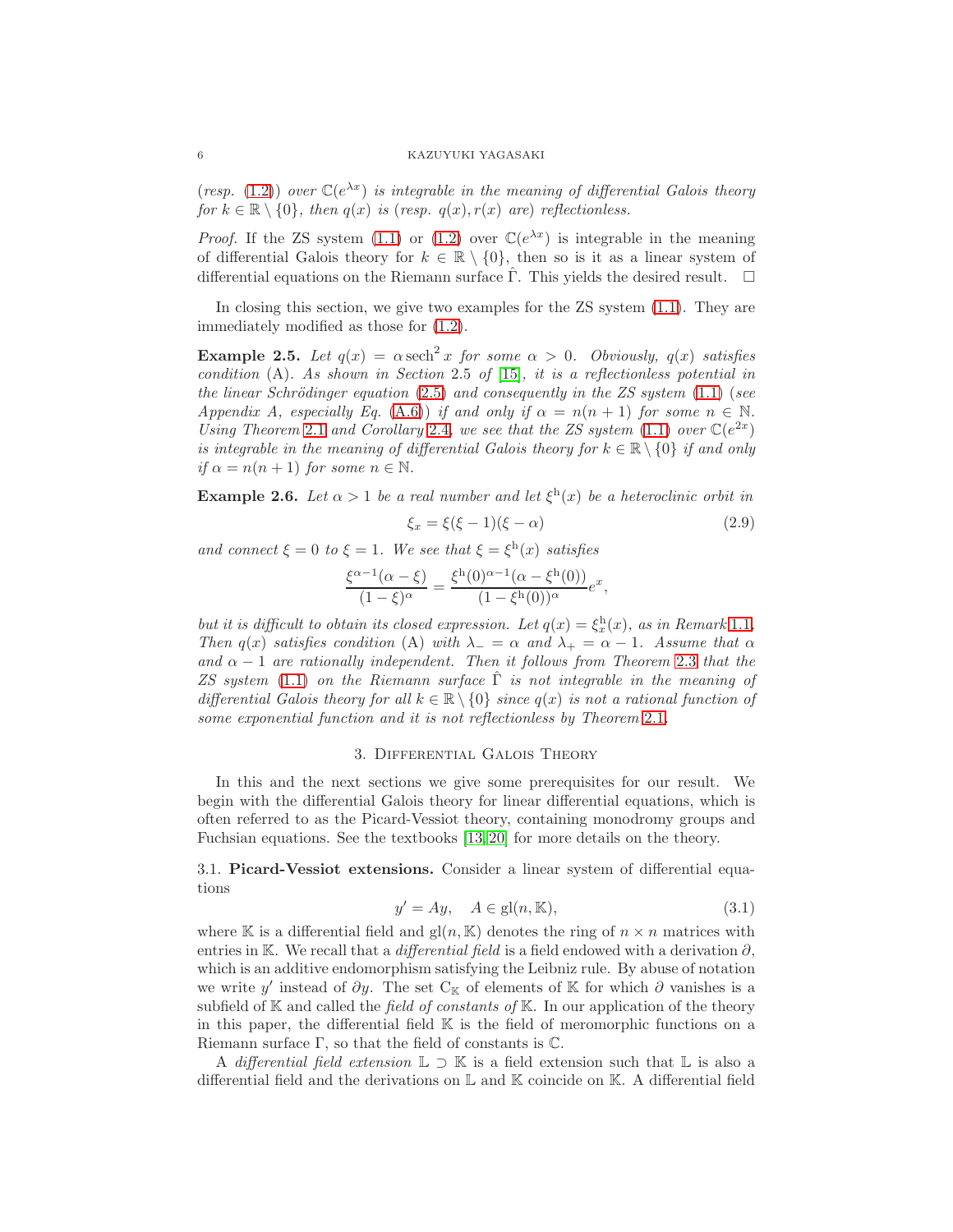extension  $\mathbb{L} \supset \mathbb{K}$  satisfying the following three conditions is called a *Picard-Vessiot* extension for [\(3.1\)](#page-5-0):

**(PV1)** There exists a fundamental matrix  $\Xi(x)$  of [\(3.1\)](#page-5-0) with entries in  $\mathbb{L}$ ;

**(PV2)** The field  $\mathbb{L}$  is generated by K and entries of the fundamental matrix  $\mathbb{E}(x)$ ; **(PV3)** The fields of constants for  $\mathbb{L}$  and  $\mathbb{K}$  coincide.

The system [\(3.1\)](#page-5-0) admits a Picard-Vessiot extension which is unique up to isomorphism. We give some notions on differential field extensions.

**Definition 3.1.** A differential field extension  $\mathbb{L}$  ⊃ K is called

- (i) an integral extension if there exists  $a \in \mathbb{L}$  such that  $a' \in \mathbb{K}$  and  $\mathbb{L} = \mathbb{K}(a)$ , where  $\mathbb{K}(a)$  is the smallest extension of  $\mathbb{K}$  containing a;
- (ii) an exponential extension if there exists  $a \in \mathbb{L}$  such that  $a'/a \in \mathbb{K}$  and  $\mathbb{L} = \mathbb{K}(a)$ ;
- (iii) an algebraic extension if there exists  $a \in \mathbb{L}$  such that it is algebraic over K and  $\mathbb{L} = \mathbb{K}(a).$

**Definition 3.2.** A differential field extension  $\mathbb{L}$  ⊃ K is called a Liouvillian extension if it can be decomposed as a tower of extensions,

$$
\mathbb{L} = \mathbb{K}_n \supset \ldots \supset \mathbb{K}_1 \supset \mathbb{K}_0 = \mathbb{K},
$$

such that each extension  $\mathbb{K}_{j+1} \supset \mathbb{K}_j$  is either integral, exponential or algebraic.

Thus, if the Picard-Vessiot extension  $\mathbb{L} \supset \mathbb{K}$  is Liouvillian, then Eq. [\(3.1\)](#page-5-0) is solved by quadrature.

We now fix a Picard-Vessiot extension  $\mathbb{L} \supset \mathbb{K}$  and fundamental matrix  $\Phi$  with entries in  $\mathbb L$  for [\(3.1\)](#page-5-0). Let  $\sigma$  be a K-*automorphism* of  $\mathbb L$ , which is a field automorphism of  $\mathbb L$  that commutes with the derivation of  $\mathbb L$  and leaves  $\mathbb K$  pointwise fixed. Obviously,  $\sigma(\Phi)$  is also a fundamental matrix of [\(3.1\)](#page-5-0) and consequently there is a matrix  $M_{\sigma}$  with constant entries such that  $\sigma(\Phi) = \Phi M_{\sigma}$ . This relation gives a faithful representation of the group of  $\mathbb{K}$ -automorphisms of  $\mathbb{L}$  on the general linear group as

$$
R: \mathrm{Aut}_{\mathbb{K}}(\mathbb{L}) \to \mathrm{GL}(n, \mathrm{C}_{\mathbb{L}}), \quad \sigma \mapsto M_{\sigma},
$$

where  $GL(n, C_{\mathbb{L}})$  is the group of  $n \times n$  invertible matrices with entries in  $C_{\mathbb{L}}$ . The image of R is a linear algebraic subgroup of  $GL(n, \mathbb{C}_L)$ , which is called the *differ*ential Galois group of  $(3.1)$  and denoted by Gal $(\mathbb{L}/\mathbb{K})$ . This representation is not unique and depends on the choice of the fundamental matrix  $\Phi$ , but a different fundamental matrix only gives rise to a conjugated representation. Thus, the differential Galois group is unique up to conjugation as an algebraic subgroup of the general linear group.

Let  $G \subset GL(n, \mathbb{C}_{\mathbb{L}})$  be an algebraic group. Then it contains a unique maximal connected algebraic subgroup  $G^0$ , which is called the *connected component of the identity* or *connected identity component*. The connected identity component  $G^0$ G is a normal algebraic subgroup and the smallest subgroup of finite index, i.e., the quotient group  $G/G^0$  is finite. By the Lie-Kolchin Theorem [\[13,](#page-16-5) [20\]](#page-16-6), a connected solvable linear algebraic group is triangularizable. Here a subgroup of  $GL(n, C_{\mathbb{L}})$  is said to be triangularizable if it is conjugated to a subgroup of the group of (lower) triangular matrices. The following theorem relates the solvability of the differential Galois group with a Liouvillian Picard-Vessiot extension (see [\[13,](#page-16-5)[20\]](#page-16-6) for the proof).

<span id="page-6-0"></span>**Theorem 3.3.** Let  $\mathbb{L} \supset \mathbb{K}$  be a Picard-Vessiot extension of [\(3.1\)](#page-5-0). The connected identity component of the differential Galois group  $Gal(\mathbb{L}/\mathbb{K})$  is solvable if and only *if the extension*  $\mathbb{L} \supset \mathbb{K}$  *is Liouvillian.*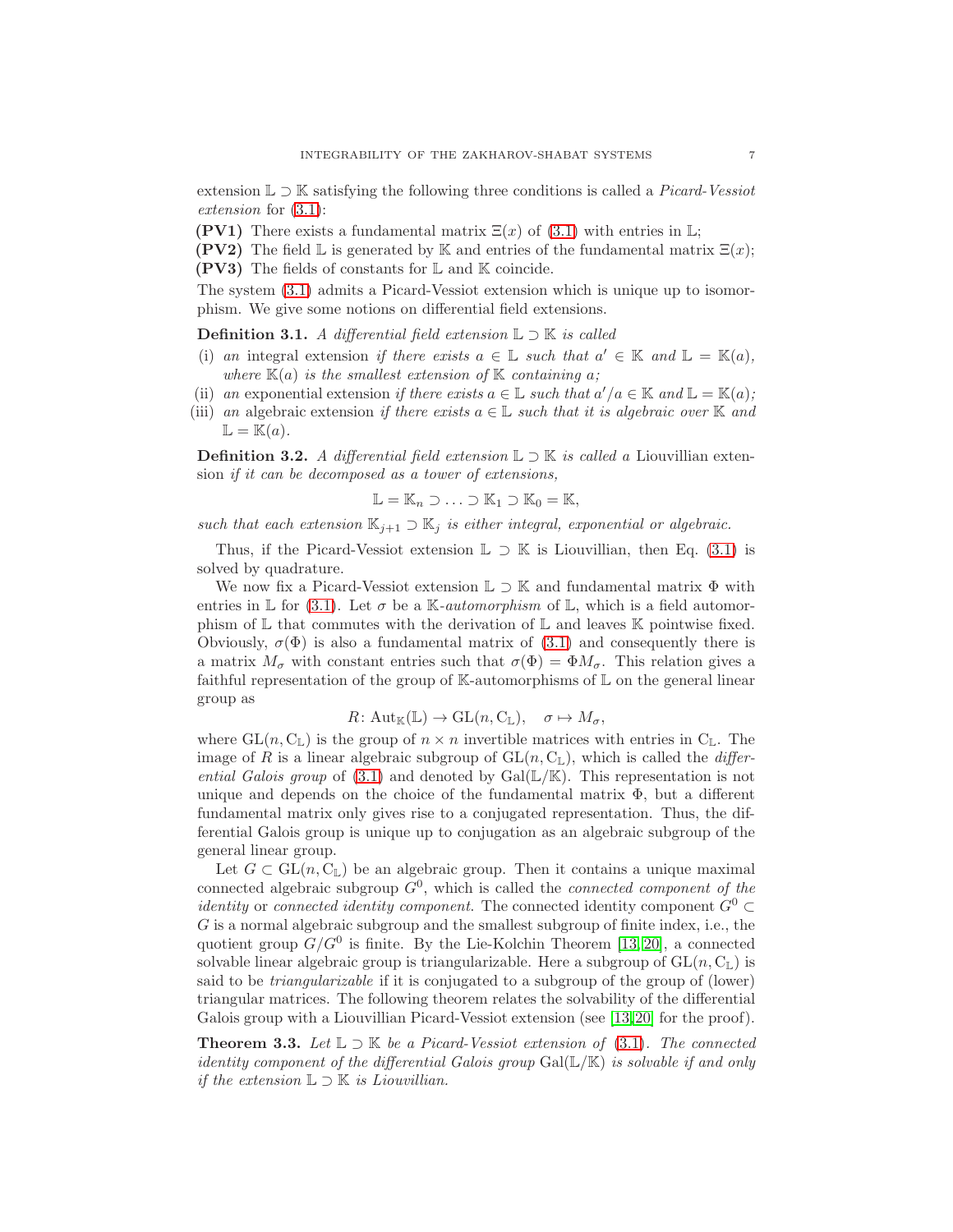Thus, if the connected identity component of the differential Galois group  $Gal(\mathbb{L}/\mathbb{K})$ is solvable, then Eq.  $(3.1)$  is solved by quadrature and called *integrable in the mean*ing of differential Galois theory.

3.2. Monodromy groups and Fuchsian equations. Let  $K$  be the field of meromorphic functions on a Riemann surface  $\Gamma$ . So the set of singularities in the entries of  $A = A(x)$  is a discrete subset of Γ, which is denoted by S. We also refer to a singularity of the entries of  $A(x)$  as that of [\(3.1\)](#page-5-0). Let  $x_0 \in \Gamma \setminus S$ . We prolong the fundamental matrix  $\Xi(x)$  analytically along any loop  $\gamma$  based at  $x_0$  and containing no singular point, and obtain another fundamental matrix  $\gamma \ast \Xi(x)$ . So there exists a constant nonsingular matrix  $M_{[\gamma]}$  such that

<span id="page-7-0"></span>
$$
\gamma * \Xi(x) = \Xi(x) M_{[\gamma]}.
$$
\n(3.2)

The matrix  $M_{[\gamma]}$  depends on the homotopy class  $[\gamma]$  of the loop  $\gamma$  and it is called the monodromy matrix of  $[\gamma]$ .

Let  $\pi_1(\Gamma \setminus S, x_0)$  be the fundamental group of homotopy classes of loops based at  $x_0$ . We have a representation

$$
\tilde{R} \colon \pi_1(\Gamma \setminus S, x_0) \to \mathrm{GL}(n, \mathbb{C}), \quad [\gamma] \mapsto M_{[\gamma]}.
$$

The image of R is called the monodromy group of  $(3.1)$ . As in the differential Galois group, the representation  $R$  depends on the choice of the fundamental matrix, but the monodromy group is defined as a group of matrices up to conjugation. In general, a monodromy transformation defines an automorphism of the corresponding Picard-Vessiot extension. We also just write  $M_{\gamma}$  for  $M_{[\gamma]}$  below.

A singular point  $x = \bar{x}$  of [\(3.1\)](#page-5-0) is called *regular* if for any sector  $a < \arg(x - \bar{x}) < b$ with  $a < b$  there exists a fundamental matrix  $\Xi(x) = (\Xi_{ij}(x))$  such that for some c > 0 and integer N,  $|\Xi_{ij}(x)| < c|x-\bar{x}|^N$  as  $x \to \bar{x}$  in the sector; otherwise it is called *irregular*. Especially, if  $A(x) = B(x)/x$ , where  $B(x)$  is a holomorphic at  $x = 0$ , then Eq. [\(3.1\)](#page-5-0) has a regular singularity at  $x = 0$  (see, e.g., Section 2.4) of [\[9\]](#page-16-18)). We have the following result, which plays an essential role in the proof of Theorem [2.3](#page-4-1) in Section 6 (see, e.g., Theorem 5.8 in [\[20\]](#page-16-6) for the proof).

<span id="page-7-1"></span>Theorem 3.4 (Schlessinger). Suppose that Eq. [\(3.1\)](#page-5-0) is Fuchsian. Then the differential Galois group of [\(3.1\)](#page-5-0) is the Zariski closure of the monodromy group.

Assume that Eq. [\(3.1\)](#page-5-0) is Fuchsian and  $tr A(x) = 0$ . Then we have

$$
(\det \Xi(x))' = \operatorname{tr} A(x) \det \Xi(x) = 0.
$$

Hence, by [\(3.2\)](#page-7-0),  $\det \Xi(x) = \det \Xi(x) \det M_{\gamma}$ , which yields

$$
\det M_{\gamma}=1
$$

since det  $\Xi(x) \neq 0$ . This means by Theorem [3.4](#page-7-1) that  $Gal(\mathbb{L}/\mathbb{K}) \subset SL(n,\mathbb{C})$ . For  $n = 2$  we can classify such algebraic groups as follows (see Section 2.1 of [\[16\]](#page-16-8) for a proof).

<span id="page-7-2"></span>**Proposition 3.5.** Any algebraic group  $G \subset SL(2,\mathbb{C})$  is similar to one of the following types:

(i) *G* is finite and 
$$
G^0 = {\text{id}_2}
$$
;  
\n(ii)  $G = \left\{ \begin{pmatrix} \lambda & 0 \\ \mu & \lambda^{-1} \end{pmatrix} \middle| \lambda \text{ is a root of } 1, \mu \in \mathbb{C} \right\}$  and  $G^0 = \left\{ \begin{pmatrix} 1 & 0 \\ \mu & 1 \end{pmatrix} \middle| \mu \in \mathbb{C} \right\}$ ;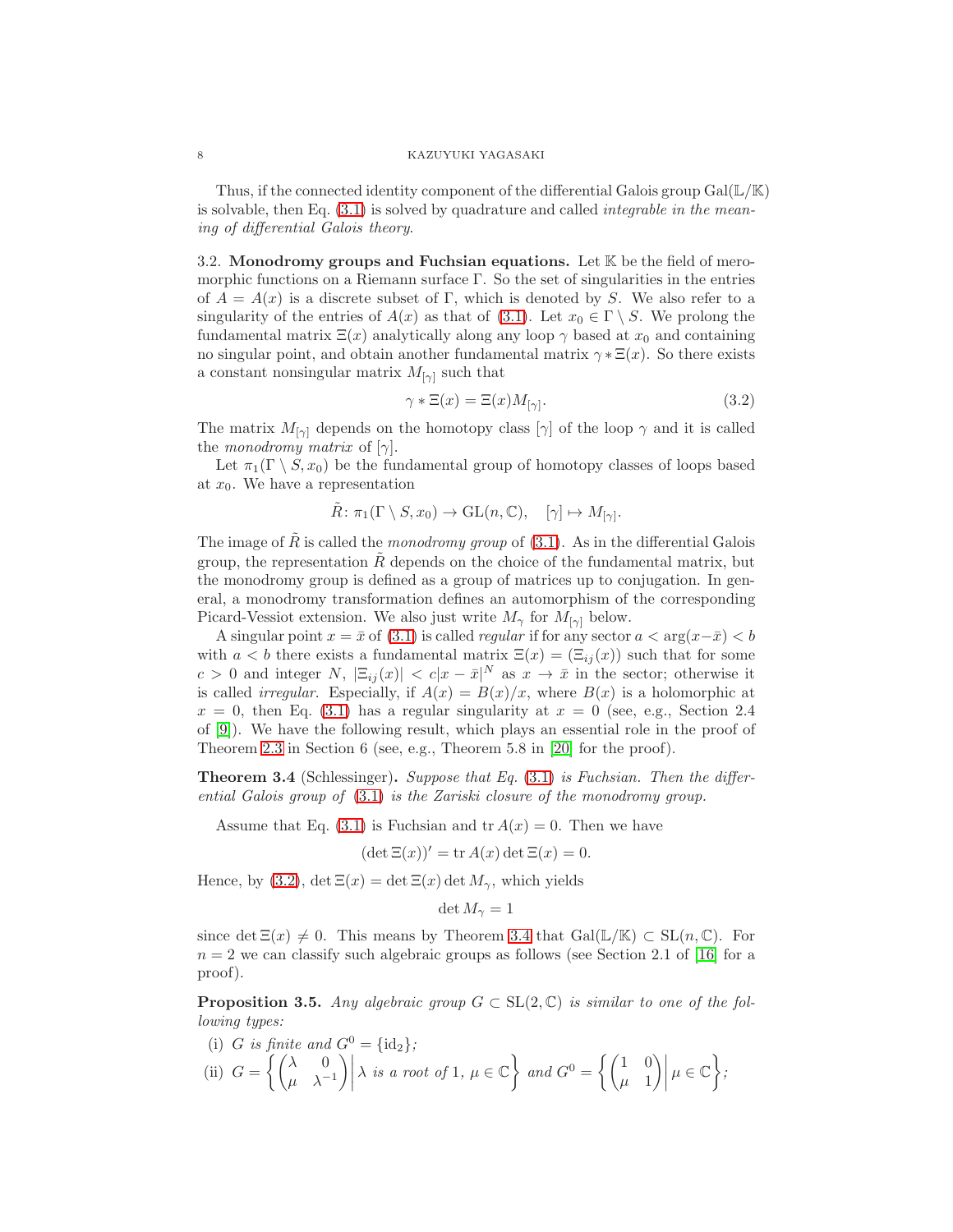(iii) 
$$
G = G^0 = \left\{ \begin{pmatrix} \lambda & 0 \\ 0 & \lambda^{-1} \end{pmatrix} \middle| \lambda \in \mathbb{C}^* \right\};
$$
  
\n(iv)  $G = \left\{ \begin{pmatrix} \lambda & 0 \\ 0 & \lambda^{-1} \end{pmatrix}, \begin{pmatrix} 0 & -\beta^{-1} \\ \beta & 0 \end{pmatrix} \middle| \lambda, \beta \in \mathbb{C}^* \right\} \text{ and } G^0 = \left\{ \begin{pmatrix} \lambda & 0 \\ 0 & \lambda^{-1} \end{pmatrix} \middle| \lambda \in \mathbb{C}^* \right\};$   
\n(v)  $G = G^0 = \left\{ \begin{pmatrix} \lambda & 0 \\ \mu & \lambda^{-1} \end{pmatrix} \middle| \lambda \in \mathbb{C}^*, \mu \in \mathbb{C} \right\};$   
\n(vi)  $G = G^0 = SL(2, \mathbb{C}).$ 

This proposition also plays a key role in the proof of Theorem [2.3](#page-4-1) in Section 6.

4. Scattering Coefficients and Refelectionless Potentials

We next give necessary information on scattering coefficients and refelectionless potentials defined in Section 2. See the textbooks  $[1, 5]$  $[1, 5]$  for more details on these materials.

4.1. Scattering coefficients. We first present some properties of the scattering coefficients. Noting that the trace of the coefficient matrices in [\(1.1\)](#page-0-0) and [\(1.2\)](#page-0-1) are zero, we see by [\(2.3\)](#page-3-2) that the Wronskian of  $\phi(x)$  and  $\bar{\phi}(x)$  (resp. of  $\psi(x)$  and  $\bar{\psi}(x)$ ) is one, i.e.,

<span id="page-8-0"></span>
$$
\det(\phi(x;k), \bar{\phi}(x;k)) = \det(\bar{\psi}(x;k), \psi(x;k)) = 1.
$$
 (4.1)

Hence, it follows from [\(2.4\)](#page-3-3) that

<span id="page-8-3"></span>
$$
a(k)\bar{a}(k) - b(k)\bar{b}(k) = 1.
$$
\n(4.2)

Moreover, under the transformation  $x \mapsto kx$ , the ZS systems [\(1.1\)](#page-0-0) and [\(1.2\)](#page-0-1) are rewritten as

$$
v_x = \begin{pmatrix} -i & \varepsilon q(x) \\ \varepsilon & i \end{pmatrix} v
$$

and

$$
v_x = \begin{pmatrix} -i & \varepsilon q(x) \\ \varepsilon r(x) & i \end{pmatrix} v,
$$

respectively, where  $\varepsilon = 1/k$ . This means that

<span id="page-8-2"></span>
$$
a(k), \bar{a}(k) \to 1, \quad b(k), \bar{b}(k) \to 0 \qquad \text{as } k \to \pm \infty \tag{4.3}
$$

We also have the following analyticity of the scattering coefficients.

## <span id="page-8-1"></span>Proposition 4.1.

- (i)  $a(k), \bar{a}(k), b(k), \bar{b}(k)$  are analytic in  $\mathbb{R} \setminus \{0\}.$
- (ii)  $a(k)$  and  $\bar{a}(k)$  can be analytically continued in the upper and lower k-planes, respectively.

*Proof.* By  $(2.4)$  and  $(4.1)$  we have

$$
a(k) = \det(\phi(x;k), \psi(x;k)), \quad \bar{a}(k) = \det(\bar{\psi}(x;k), \bar{\phi}(x;k)),
$$
  

$$
b(k) = \det(\bar{\psi}(x;k), \phi(x;k)), \quad \bar{b}(k) = \det(\bar{\phi}(x;k), \psi(x;k)).
$$

Since  $\phi(x; k), \bar{\phi}(x; k), \psi(x; k), \bar{\psi}(x; k)$  are bounded and analytic in  $k \in \mathbb{R} \setminus \{0\}$ , we obtain part (i). See Section 9.2 of [\[1\]](#page-16-0) and Section 2.2.2 of [\[5\]](#page-16-15) for a proof of part (ii). Here we notice  $(A.4)$ .

## Remark 4.2.

(i) The ZS system [\(1.2\)](#page-0-1) has the Jost solutions satisfying [\(2.3\)](#page-3-2) for  $k = 0$ , so that the scattering coefficients are still defined and analytic at  $k = 0$ .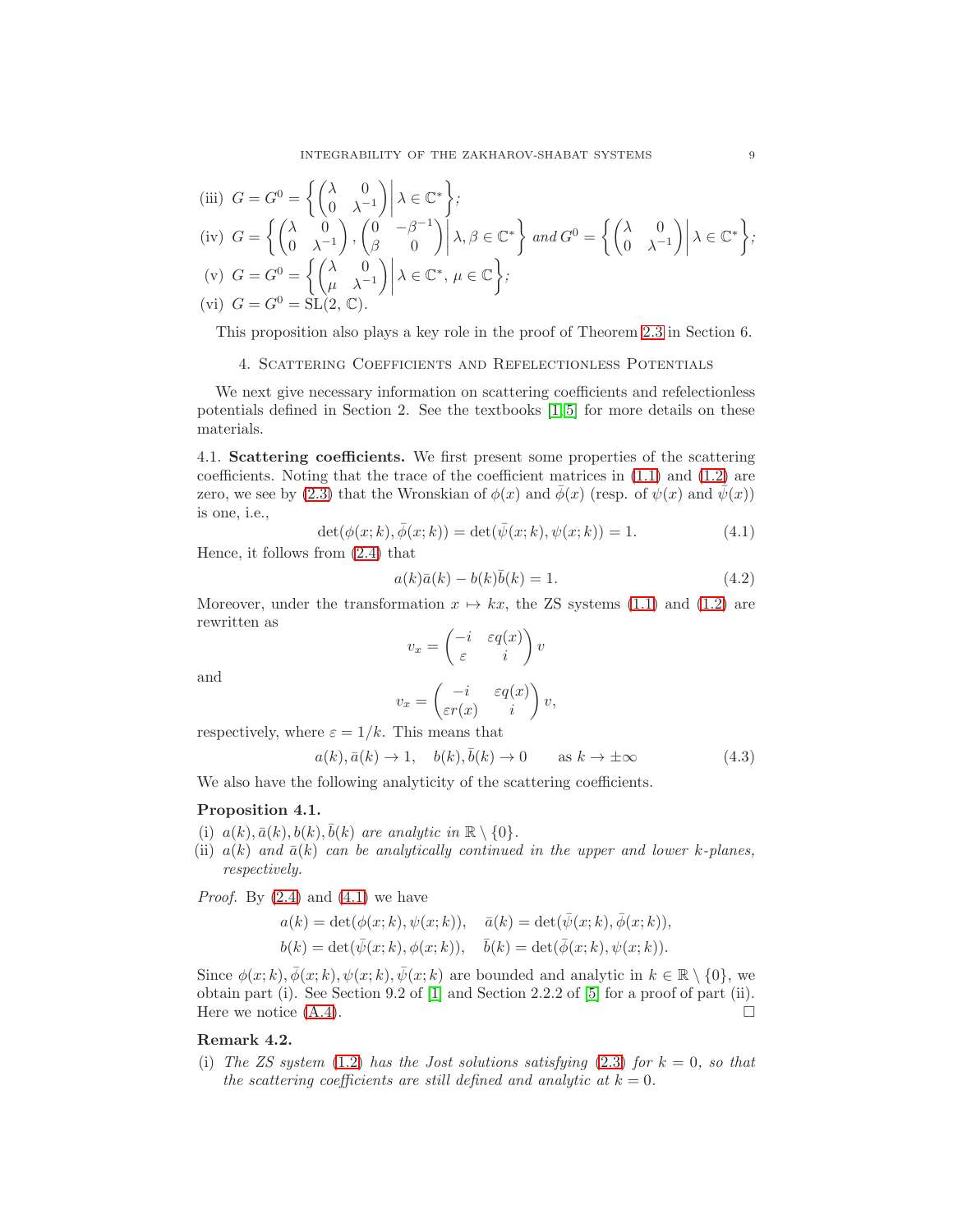(ii) It follows by the identity theorem  $(e.g., Theorem 3.2.6 of [2]) from Proposition$  $(e.g., Theorem 3.2.6 of [2]) from Proposition$  $(e.g., Theorem 3.2.6 of [2]) from Proposition$ tion [4](#page-8-1).1 and [\(4.3\)](#page-8-2) that zeros of  $a(k)$ ,  $\bar{a}(k)$  are isolated and their numbers are finite.

4.2. Reflectionless potentials. We now assume that  $b(k)$ ,  $\bar{b}(k) = 0$  for  $k \in$  $\mathbb{R} \setminus \{0\}$ , i.e.,  $q(x)$  and  $q(x)$ ,  $r(x)$  are reflectionless potentials in [\(1.1\)](#page-0-0) and [\(1.2\)](#page-0-1), respectively. Note that  $a(k), \bar{a}(k) \neq 0$  for  $k \in \mathbb{R} \setminus \{0\}$ , by [\(4.2\)](#page-8-3). For [\(1.1\)](#page-0-0) and [\(1.2\)](#page-0-1) separately, we provide some formulas for reflectionless potentials and Jost solutions.

4.2.1. ZS system [\(1.1\)](#page-0-0). We begin with the ZS system [\(1.1\)](#page-0-0). Following the standard IST theory for the KdV equation [\(1.4\)](#page-1-1) (e.g., Chapter 9 of [\[1\]](#page-16-0)), we discuss the linear Schrödinger equation [\(2.5\)](#page-3-0) instead of [\(1.1\)](#page-0-0). Let  $\hat{a}(k)$ ,  $\hat{b}(k)$  be the scattering coefficients for [\(2.5\)](#page-3-0), as in Appendix A. Note that  $\hat{b}(k) = 0$  for  $k \in \mathbb{R} \setminus \{0\}$  by [\(A.4\)](#page-15-0).

Suppose that  $\hat{a}(k)$  has n simple zeros  $\{k_j\}_{j=1}^n$ , where Im  $k_j > 0$ . Let

$$
\hat{N}_j(x) = \hat{\psi}(x; k_j) e^{ik_j x}
$$

for  $j = 1, \ldots, n$ , where  $\hat{\psi}(x; k)$  is the Jost solution to [\(2.5\)](#page-3-0) satisfying [\(A.1\)](#page-15-1). Note that by  $(A.1)$  and  $(A.3)$ 

$$
\hat{N}_j(x) \sim e^{2ik_jx} \quad \text{as } x \to +\infty,
$$
\n
$$
\hat{N}_j(x) \sim \hat{b}(k_j)^{-1} \quad \text{as } x \to -\infty
$$
\n(4.4)

<span id="page-9-1"></span>since Im  $k_j > 0$ ,  $\hat{a}(k_j) = 0$  and  $\hat{b}(k_j) \neq 0$  by [\(A.4\)](#page-15-0). Then we can show that they satisfy

<span id="page-9-0"></span>
$$
\hat{N}_{\ell}(x) = e^{2ik_{\ell}x} \left( 1 - \sum_{j=1}^{n} \frac{\hat{C}_{j} \hat{N}_{j}(x)}{k_{\ell} + k_{j}} \right), \quad \ell = 1, ..., n,
$$
\n(4.5)

where

$$
\hat{C}_j = \frac{\hat{b}(k_j)}{\hat{a}_k(k_j)}, \quad j = 1, \dots, n.
$$

Moreover, we have

<span id="page-9-2"></span>
$$
q(x) = \frac{\partial}{\partial x} \left( 2i \sum_{j=1}^{n} \hat{C}_{j} \hat{N}_{j}(x) \right)
$$
(4.6)

and

<span id="page-9-3"></span>
$$
\hat{\psi}(x;k) = \left(1 - \sum_{j=1}^{n} \frac{\hat{C}_j \hat{N}_j(x)}{k + k_j}\right) e^{ikx}
$$
\n(4.7)

for  $k \in \mathbb{C}$ . See, e.g., Sections 9.1-9.3 of [\[5\]](#page-16-15) for the derivations of the above relations. Since they are obtained by the basic arithmetic operations from [\(4.5\)](#page-9-0), we see that  $\hat{N}_{\ell}(x), \ell = 1, \ldots, n$ , are rational functions of  $e^{2ik_jx}, j = 1, \ldots, n$ . It follows from [\(4.4\)](#page-9-1) and [\(4.6\)](#page-9-2) that

$$
\lim_{x \to \pm \infty} q(x) = 0.
$$

From the standard IST theory we see that  $k_j$ ,  $j = 1, \ldots, n$ , are purely imaginary in the upper half complex plane. Moreover, in the KdV equation [\(1.4\)](#page-1-1), Eq. [\(4.6\)](#page-9-2) corresponds to an initial condition of an n-soliton. See, e.g., Sections 9.2 and 9.7 of [\[1\]](#page-16-0) for more details. The two linearly independent solutions  $\psi(x;k), \bar{\psi}(x;k)$  to [\(1.1\)](#page-0-0) are obtained via [\(A.2\)](#page-15-3) from  $\hat{\psi}(x; k), \hat{\psi}(x; -k)$  for  $k \neq 0$ .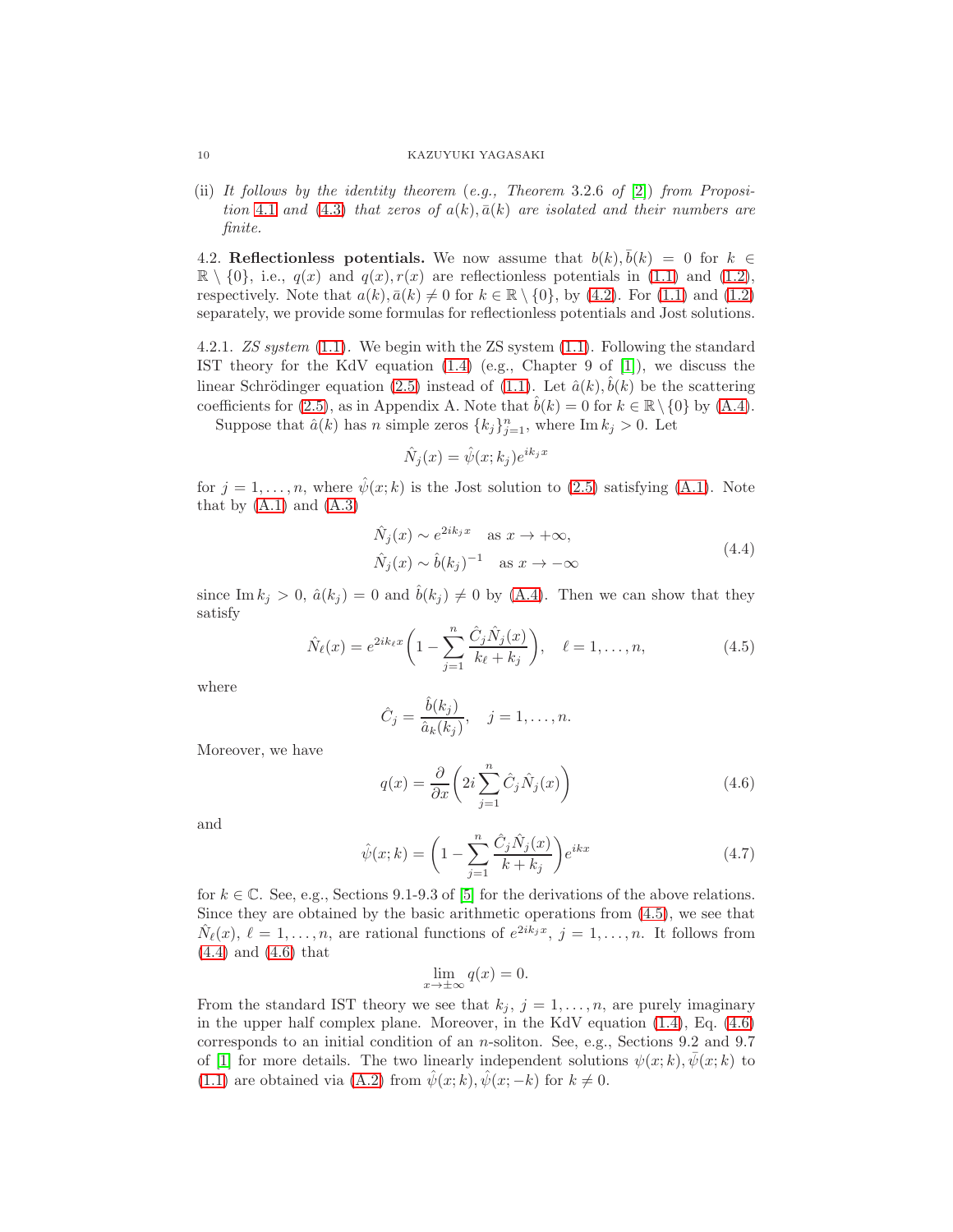4.2.2. ZS system [\(1.2\)](#page-0-1). We turn to the ZS system [\(1.2\)](#page-0-1) and follow the standard IST theory for another class of integrable systems, which contains the examples of Section 1 except for the KdV equation [\(1.4\)](#page-1-1). See, e.g., Chapter 2 of [\[5\]](#page-16-15) for more details of the theory.

Suppose that  $a(k)$  and  $\bar{a}(k)$  have n and  $\bar{n}$  simple zeros  $\{k_j\}_{j=1}^n$  and  $\{\bar{k}_j\}_{j=1}^{\bar{n}}$ , respectively, where  $\text{Im } k_j > 0$  and  $\text{Im } \overline{k}_j < 0$ . Let

$$
N_j(x) = \psi(x; k_j)e^{-ik_jx}, \quad \bar{N}_j(x) = \bar{\psi}(x; \bar{k}_j)e^{i\bar{k}_jx}
$$

for  $j = 1, \ldots, n$  or  $j = 1, \ldots, \bar{n}$ , where  $\psi(x; k)$ ,  $\bar{\psi}(x; k)$  are the Jost solutions to [\(1.2\)](#page-0-1) satisfying [\(2.3\)](#page-3-2). Note that

<span id="page-10-1"></span>
$$
N_j(x) \sim \begin{pmatrix} 0 \\ 1 \end{pmatrix}, \quad \bar{N}_j(x) \sim \begin{pmatrix} 1 \\ 0 \end{pmatrix} \quad \text{as } x \to +\infty,
$$
  

$$
N_j(x) \sim b(k_j)^{-1} \begin{pmatrix} 0 \\ 1 \end{pmatrix} e^{-2ik_jx}, \quad \bar{N}_j(x) \sim \bar{b}(\bar{k}_j)^{-1} \begin{pmatrix} 1 \\ 0 \end{pmatrix} e^{2i\bar{k}_jx} \quad \text{as } x \to -\infty
$$
 (4.8)

since Im  $k_j > 0$ , Im  $\bar{k}_j < 0$ ,  $a(k_j)$ ,  $\bar{a}(\bar{k}_j) = 0$  and  $b(k_j)$ ,  $\bar{b}(\bar{k}_j) \neq 0$  by [\(4.2\)](#page-8-3). We can show that they satisfy

$$
N_{\ell}(x) = \binom{0}{1} + \sum_{j=1}^{\bar{n}} \frac{\bar{C}_j e^{-2i\bar{k}_j x} \bar{N}_j(x)}{k_{\ell} - \bar{k}_j}, \quad \ell = 1, ..., n,
$$
  

$$
\bar{N}_{\ell}(x) = \binom{1}{0} + \sum_{j=1}^{n} \frac{C_j e^{2ik_j x} N_j(x)}{\bar{k}_{\ell} - k_j}, \quad \ell = 1, ..., \bar{n},
$$
\n(4.9)

<span id="page-10-0"></span>where

$$
C_j = \frac{b(k_j)}{a_k(k_j)}, \quad j = 1, \dots, n,
$$
  

$$
\bar{C}_j = \frac{\bar{b}(\bar{k}_j)}{\bar{a}_k(\bar{k}_j)}, \quad j = 1, \dots, \bar{n}.
$$

Moreover, we have

<span id="page-10-2"></span>
$$
q(x) = 2i \sum_{j=1}^{\bar{n}} \bar{C}_j e^{-2i\bar{k}_j x} \bar{N}_{j1}(x), \quad r(x) = -2i \sum_{j=1}^{n} C_j e^{2j k_j x} N_{j2}(x) \tag{4.10}
$$

<span id="page-10-3"></span>and

$$
\psi(x;k) = \left(\binom{0}{1} + \sum_{j=1}^{\bar{n}} \frac{\bar{C}_j e^{-2i\bar{k}_j x} \bar{N}_j(x)}{k - \bar{k}_j} \right) e^{ikx},
$$
\n
$$
\bar{\psi}(x;k) = \left(\binom{1}{0} + \sum_{j=1}^{\bar{n}} \frac{\bar{C}_j e^{2ik_j x} N_j(x)}{k - \bar{k}_j} \right) e^{-ikx}
$$
\n(4.11)

for  $k \in \mathbb{C}$ , where  $N_{j\ell}(x)$  and  $\bar{N}_{j\ell}(x)$  are the  $\ell$ -th components of  $N_j(x)$  and  $\bar{N}_j(x)$ , respectively. See, e.g., Section 2.2.3 of [\[5\]](#page-16-15) for the derivations of the above relations. Since they are obtained by the basic arithmetic operations from [\(4.9\)](#page-10-0), we see that  $N_{\ell}(x)$  and  $\bar{N}_{\ell}(x)$ ,  $\ell = 1, \ldots, n$  or  $\bar{n}$ , are rational functions of  $e^{2ik_jx}$  and  $e^{2i\bar{k}_jx}$ ,  $j = 1, \ldots, n$  or  $\bar{n}$ . It follows from [\(4.8\)](#page-10-1) and [\(4.10\)](#page-10-2) that

$$
q(x), r(x) \to 0
$$
 as  $x \to \pm \infty$ .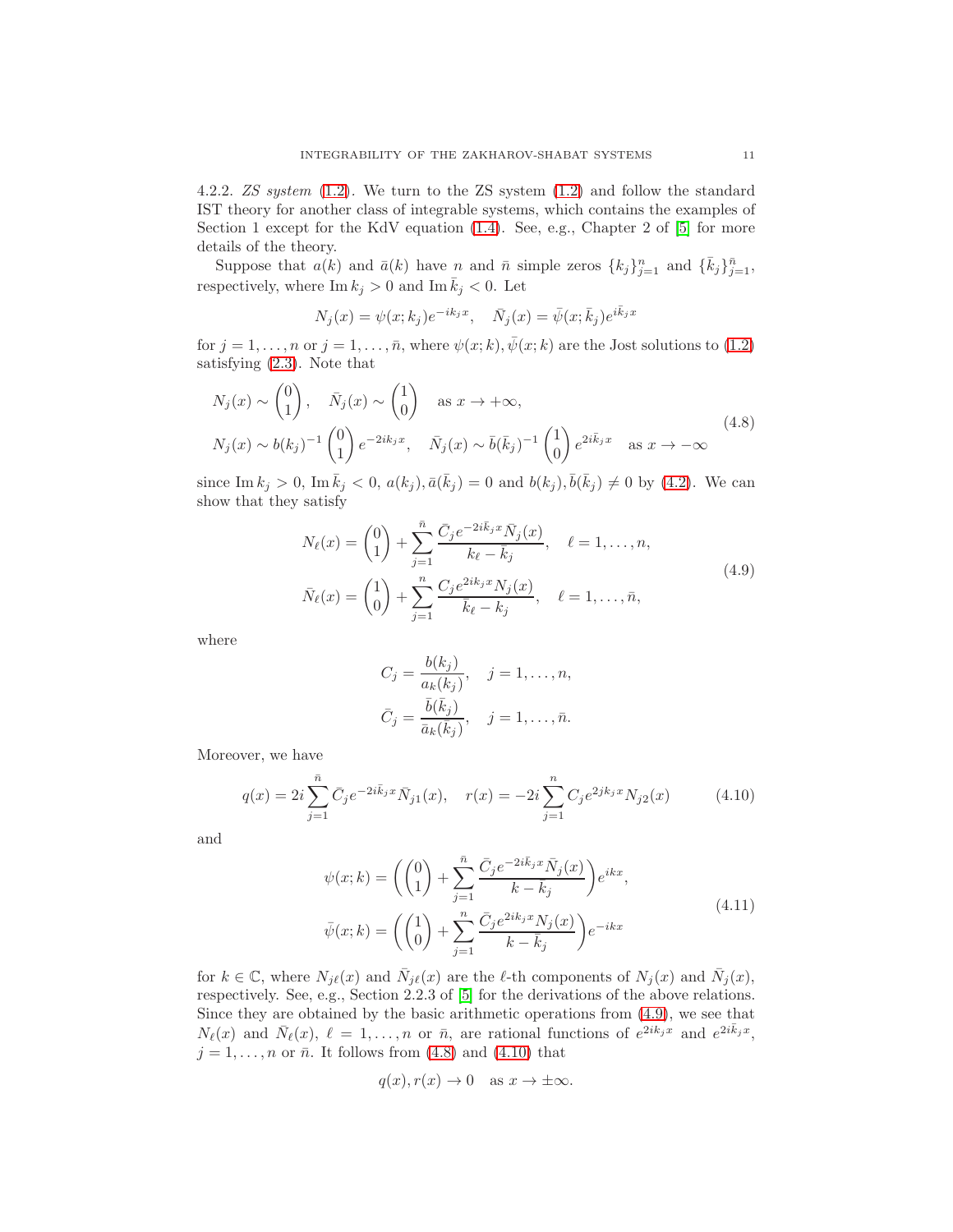In the four examples  $(1.5)-(1.8)$  $(1.5)-(1.8)$ , Eq.  $(4.10)$  corresponds to an initial condition of an *n*-soliton when  $r(x)$  is appropriately defined with  $n = \bar{n}$ . See, e.g., Section 2.3 of [\[5\]](#page-16-15) for more details.

## 5. Proof of Theorem [2.1](#page-3-1)

In this section we prove Theorem [2.1](#page-3-1) for [\(1.1\)](#page-0-0) and [\(1.2\)](#page-0-1) separately.

5.1. ZS system [\(1.1\)](#page-0-0). We begin with the ZS system [\(1.1\)](#page-0-0). Henceforth we assume that the potential  $q(x)$  is reflectionless and satisfies condition (A). We first prove the following.

<span id="page-11-0"></span>**Lemma 5.1.**  $q(x)$  is a rational function of  $e^{\lambda x}$  for some constant  $\lambda > 0$ .

*Proof.* Since  $\hat{N}_{\ell}(x), \ell = 1, \ldots, n$ , are rational functions of  $e^{2ik_jx}, j = 1, \ldots, n$ , as stated in Section 4.2.1, we see that  $q(x)$  is a rational function of  $e^{2ik_jx}$ ,  $j=1,\ldots,n_0$ , after the order of  $k_j$ ,  $j = 1, ..., n$ , is changed if necessarily, where  $1 \leq n_0 \leq n$ . If there does not exist a constant  $\lambda > 0$  such that  $k_j = in_j \lambda$  with some integer  $n_j > 0$ for each  $j = 1, \ldots, n_0$ , then  $q(x)$  does not satisfy condition (A) obviously. Recall that  $k_j$ ,  $j = 1, \ldots, n$ , are purely imaginary in the upper half complex plane. Thus, we obtain the result.  $\hfill \square$ 

Let  $\psi(x; k)$  be the Jost solution to the linear Schrödinger equation [\(2.5\)](#page-3-0) satisfying [\(A.1\)](#page-15-1), as in Section 4.2.1.

<span id="page-11-4"></span>**Lemma 5.2.**  $\hat{\psi}(x;k)$  is a rational function of  $e^{\lambda x}$  and  $e^{ikx}$  for  $k \in \mathbb{C} \setminus \{0\}$ .

*Proof.* Let  $\hat{q}(s)$  be a rational function of s such that  $q(x) = q_0(e^{\lambda x})$  with  $q_0(0) = 0$ and  $\lim_{s\to\infty} q_0(s) = 0$ . The existence of such a rational function is guaranteed by Lemma [5.1.](#page-11-0) Using the transformation  $s = e^{\lambda x}$ , we rewrite [\(2.5\)](#page-3-0) as

<span id="page-11-1"></span>
$$
s^{2}w_{ss} + sw_{s} + \frac{k_{j}^{2} + q_{0}(s)}{\lambda^{2}}w = 0
$$
\n(5.1)

at  $k = k_j$ ,  $j = 1, ..., n$ . Equation [\(5.1\)](#page-11-1) is a linear differential equation over  $\mathbb{C}(s)$ and has regular singularities at  $s = 0$  and  $\infty$ . See e.g., Section 7.1 of [\[13\]](#page-16-5) for the definition of regular singularities in higher-order differential equations, which is similar to that in linear systems of first-order differential equations such as [\(3.1\)](#page-5-0). The indicial equations (e.g., Section 7.1 of [\[13\]](#page-16-5)) at  $s = 0$  and  $\infty$  coincide and are given by

$$
\rho^2 + \frac{k_j^2}{\lambda^2} = 0,
$$

which has two roots at

$$
\rho = \mp \frac{ik_j}{\lambda} := \pm \rho_j \in \mathbb{R},
$$

for  $j = 1, ..., n$ . Note that  $-ik_j > 0, j = 1, ..., n$ .

Assume that  $\rho_j > 0$  is not an integer. Then the Jost solution  $w = \hat{\psi}(x; k_j) =$  $\hat{N}_j(x)e^{-ik_jx}$  to [\(2.5\)](#page-3-0) corresponds to a solution to [\(5.1\)](#page-11-1) which converges to  $w=0$ as  $s \to 0$  and  $\infty$ , and has the forms

<span id="page-11-3"></span><span id="page-11-2"></span>
$$
w = s^{\rho_j} w_1(s) \tag{5.2}
$$

near  $s = 0$  and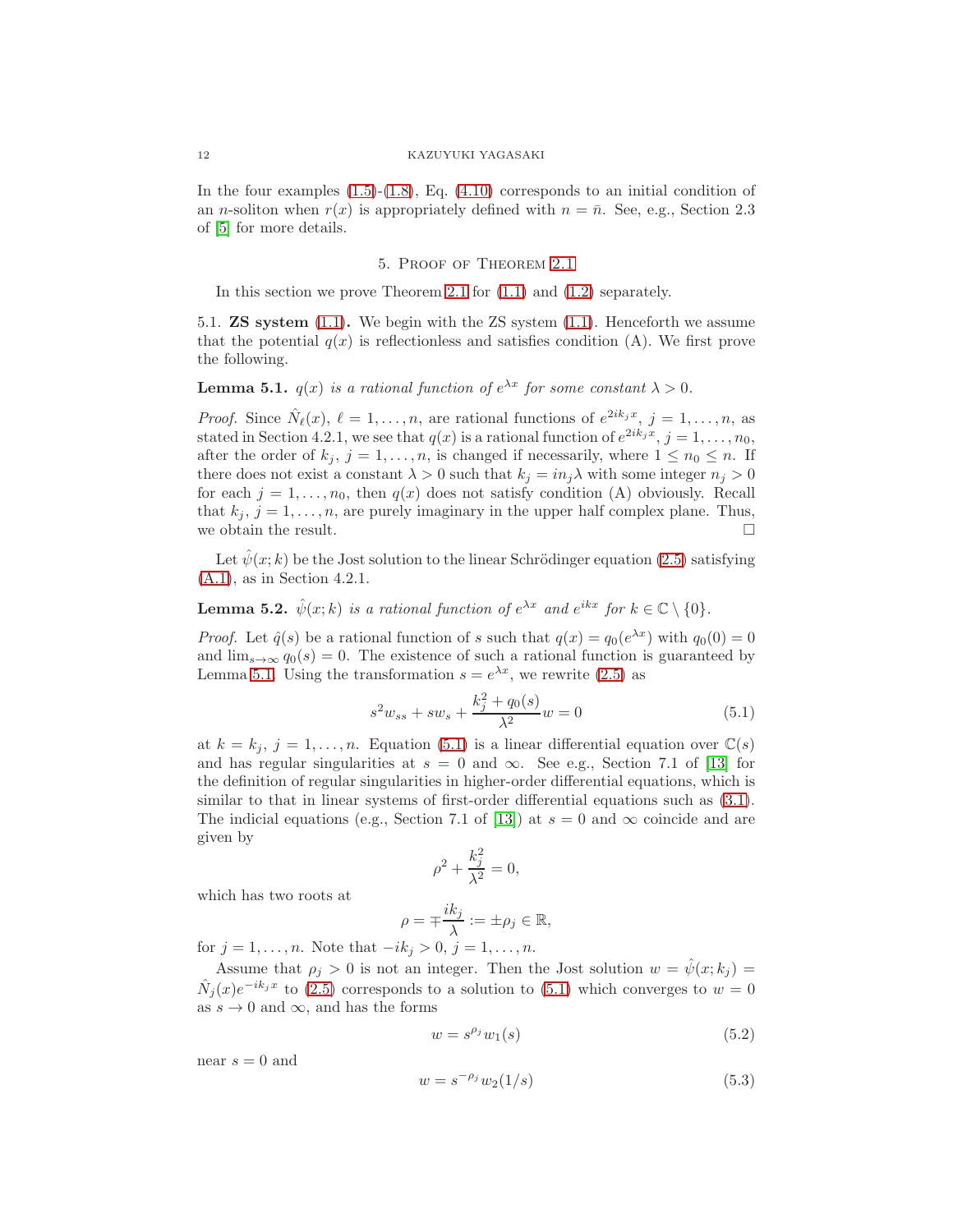near  $s = \infty$ , where  $w_{\ell}(s)$ ,  $\ell = 1, 2$ , are holomorphic functions of s (see, e.g., Section 7.1 of [\[13\]](#page-16-5)). This yields a contradiction since if it has the form [\(5.2\)](#page-11-2) near  $s = 0$  then  $\hat{N}_j(x)$  is a function of  $e^{\lambda x}$ , so that it does not have the form [\(5.3\)](#page-11-3) near s =  $\infty$ . Thus, for each j = 1, ..., n,  $\rho_j > 0$  is an integer and  $k_j = in_j \lambda$  with some  $n_j \in \mathbb{N}$ . This implies that  $\hat{N}_j(x)$ ,  $j = 1, \ldots, n$ , are rational functions of  $e^{\lambda x}$ . So the result immediately follows from  $(4.7)$ .

Proof of Theorem [2](#page-3-1).1 for [\(1.1\)](#page-0-0). The first part immediately follows from Lemma [5.1.](#page-11-0) We regard the ZS system [\(1.1\)](#page-0-0) as a linear system over  $\mathbb{C}(e^{\lambda x})$ . Since  $\hat{\psi}(x;k)$  and  $\hat{\psi}(x; -k)$  are linearly independent solutions to the linear Schrödinger equation [\(2.5\)](#page-3-0), we see via Lemma [5.2](#page-11-4) that the Picard-Vessiot extension of [\(1.1\)](#page-0-0) is an exponential extension of  $\mathbb{C}(e^{\lambda x})$ . Thus, we obtain the second part by Theorem [3.3.](#page-6-0)

<span id="page-12-3"></span>**Remark 5.3.** If the ZS system  $(1.1)$  is regarded as a linear system of differential equations over  $\mathbb{C}(e^{2ik_1x}, \ldots, e^{2ik_nx})$ , then it is always integrable in the meaning of differntial Galois theory, although the potential  $q(x)$  may not contain all of  $e^{2ik_1x},\ldots,e^{2ik_nx}.$ 

5.2. ZS system [\(1.2\)](#page-0-1). We turn to the ZS system [\(1.2\)](#page-0-1). Henceforth we assume that the potentials  $q(x)$ ,  $r(x)$  are reflectionless and satisfy condition (A). We proceed as in Section 5.1. We first prove the following like Lemma [5.1.](#page-11-0)

<span id="page-12-0"></span>**Lemma 5.4.**  $q(x)$ ,  $r(x)$  are rational functions of  $e^{\lambda x}$  for some constant  $\lambda \in \mathbb{C}$  with  $\operatorname{Im} \lambda > 0$ .

*Proof.* Since  $N_{\ell}(x)$ ,  $\ell = 1, ..., n$ , and  $\bar{N}_{\ell}(x)$ ,  $\ell = 1, ..., \bar{n}$ , are rational functions of  $e^{2ik_jx}$ ,  $j=1,\ldots,n$ , and  $e^{2i\bar{k}_jx}$ ,  $j=1,\ldots,\bar{n}$ , as stated in Section 4.2.2, we see that  $q(x), r(x)$  are rational functions of  $e^{2ik_jx}$ ,  $j = 1, \ldots, n_0$ , and  $e^{2i\bar{k}_jx}$ ,  $j = 1, \ldots, \bar{n}_0$ , after the orders of  $k_j$ ,  $j = 1, \ldots, n$ , and  $\bar{k}_j$ ,  $j = 1, \ldots, \bar{n}$ , are changed if necessarily, where  $1 \leq n_0 \leq n$  and  $1 \leq \bar{n}_0 \leq \bar{n}$ . If there does not exist a constant  $\lambda \in \mathbb{C}$ with Re  $\lambda > 0$  such that  $k_j = in_j \lambda$  with some integer  $n_j > 0$  for  $j = 1, ..., n_0$ and  $k_j = -i\bar{n}_j\lambda$  with some integer  $\bar{n}_j > 0$  for  $j = 1, \ldots, \bar{n}_0$ , then  $q(x), r(x)$  do not satisfy condition (A) obviously. Thus, we obtain the result.  $\Box$ 

Let  $\psi(x;k), \overline{\psi}(x;k)$  be the Jost solutions to the ZS system [\(1.2\)](#page-0-1) satisfying [\(2.3\)](#page-3-2), as in Section 4.2.2. We also prove the following like Lemma [5.2.](#page-11-4)

**Lemma 5.5.**  $\psi(x;k), \bar{\psi}(x;k)$  are rational functions of  $e^{\lambda x}$  and  $e^{ikx}$  for  $k \in \mathbb{C}$ .

*Proof.* Let  $q_0(s)$ ,  $r_0(s)$  be rational functions of s such that  $q(x) = q_0(e^{\lambda x})$  and  $r(x) = r_0(e^{\lambda x})$  with  $q_0(0), r_0(0) = 0$  and  $q_0(s), r_0(s) \to 0$  as  $s \to \infty$ . The existence of such rational functions is guaranteed by Lemma [5.4.](#page-12-0) Using the transformation  $s=e^{\lambda x}$ , we rewrite [\(1.2\)](#page-0-1) as

<span id="page-12-1"></span>
$$
v_s = \frac{1}{\lambda s} \begin{pmatrix} -ik & q_0(s) \\ r_0(s) & ik \end{pmatrix} v.
$$
 (5.4)

Equation [\(5.4\)](#page-12-1) is a linear system of differential equations over  $\mathbb{C}(s)$  and has regular singularities at  $s = 0$  and  $\infty$ .

Assume that  $\rho_j = ik_j/\lambda$  is not an integer. Noting that Im  $k_j > 0$  and using Theorem 6 in Chapter 2 of [\[9\]](#page-16-18), we see that the Jost solution  $v = \psi(x; k_j)$  $N_j(x)e^{ik_jx}$  to [\(1.2\)](#page-0-1) corresponds to a solution to [\(5.4\)](#page-12-1) converge to  $w=0$  as  $s\to 0$ and  $\infty$ , and has the forms

<span id="page-12-2"></span>
$$
v = s^{\rho_j} v_1(s) \tag{5.5}
$$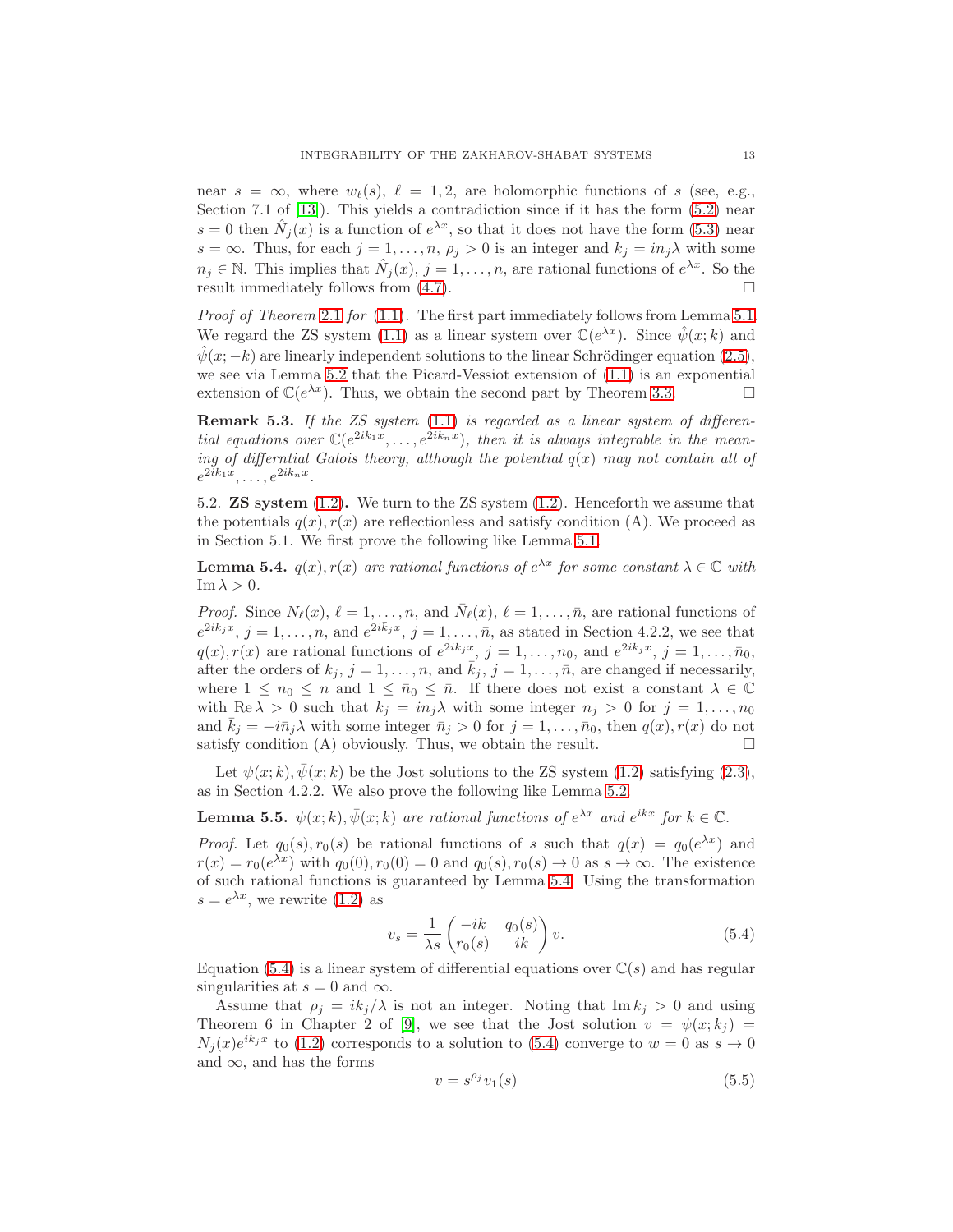near  $s = 0$  and

<span id="page-13-0"></span>
$$
v = s^{-\rho_j} v_2(1/s) \tag{5.6}
$$

near  $s = \infty$ , where  $v_{\ell}(s)$ ,  $\ell = 1, 2$ , are vectors whose components are holomorphic functions of s. This yields a contradiction since if it has the form  $(5.5)$  near  $s = 0$ , then  $N_j(x)$  is a function of  $e^{\lambda x}$ , so that it does not have the form [\(5.6\)](#page-13-0) near  $s = \infty$ . Thus, for each  $j = 1, ..., n$ ,  $\rho_j = ik_j/\lambda$  is an integer and  $k_j = in_j\lambda$  for some  $n_j \in \mathbb{N}$ . Similarly, we can show that for each  $j = 1, \ldots, \bar{n}, i\bar{k}_j/\lambda$  is an integer and  $\bar{k}_j = -i\bar{n}_j\lambda$  for some  $\bar{n}_j \in \mathbb{N}$ . This implies that  $N_j(x)$ ,  $j = 1, \ldots, n$ , and  $\bar{N}_j(x)$ ,  $j = 1, \ldots, \bar{n}$ , are rational functions of  $e^{\lambda x}$ . So the result immediately follows from  $(4.11).$  $(4.11).$ 

*Proof of Theorem [2](#page-3-1).1 for*  $(1.2)$ . The first part immediately follows from Lemma [5.4.](#page-12-0) We regard the ZS system [\(1.1\)](#page-0-0) as a linear system over  $\mathbb{C}(e^{\lambda x})$ . Since  $\hat{\psi}(x;k)$  and  $\hat{\psi}(x; -k)$  are linearly independent solutions to the linear Schrödinger equation [\(2.5\)](#page-3-0), we see via Lemma [5.2](#page-11-4) that the Picard-Vessiot extension of  $(1.1)$  is an exponential extension of  $\mathbb{C}(e^{\lambda x})$ . Thus, we obtain the second part by Theorem [3.3.](#page-6-0)

**Remark 5.6.** If the ZS system  $(1.2)$  is regarded as a linear system of differential equations over  $\mathbb{C}(e^{2ik_1x}, \ldots, e^{2ik_nx}, e^{2i\bar{k}_1x}, \ldots, e^{2i\bar{k}_nx})$ , then it is always integrable in the meaning of differntial Galois theory, although the potential  $q(x)$ ,  $r(x)$  may not contain all of  $e^{2ik_1x}, \ldots, e^{2ik_nx}, e^{2i\bar{k}_1x}, \ldots, e^{2i\bar{k}_\bar{n}x}$  (cf. Remark [5.3\)](#page-12-3).

## 6. Proof of Theorem [2.3](#page-4-1)

In this section we finally prove Theorem [2.3.](#page-4-1) Similar approaches were previously used to discuss nonintegrability and chaos in two-degree-of-freedom Hamiltonian systems in [\[17,](#page-16-10) [22](#page-17-0)[–24\]](#page-17-1).

We first see that Eq. [\(2.8\)](#page-4-3) has a regular singularity at  $s_{\pm} = 0$  since the matrices  $A(s_{+})$  are holomorphic. Thus, we regard the ZS systems [\(1.1\)](#page-0-0) and [\(1.2\)](#page-0-1) as linear ODEs of Fuchs type on the Riemann surface Γ. Let  $M_{\pm}$  be monodromy matrices of [\(2.8\)](#page-4-3) around  $s_{\pm} = 0$ . Note that there exists no singularity on  $\hat{q}(U_R)$ . Let  $\mathcal{K} = \{k \in \mathbb{R} \setminus \{0\} \mid ik(\lambda_+^{-1} - \lambda_-^{-1}) \notin \mathbb{Z}\}\.$  If  $\lambda_+^{-1} - \lambda_-^{-1} \notin i\mathbb{R}$ , then  $\mathcal{K} = \mathbb{R} \setminus \{0\}$ .

**Lemma 6.1.** The monodromy matrices  $M_{\pm}$  have eigenvalues  $e^{2\pi k/\lambda_{\pm}}$  and  $e^{-2\pi k/\lambda_{\pm}}$ for  $k \in \mathcal{K}$ .

*Proof.* Let  $k \in \mathcal{K}$ . Since  $A_{\pm}(0)$  have eigenvalues  $\pm ik$ , the characteristic exponents of [\(2.8\)](#page-4-3) are given by  $\mp ik/\lambda_{\pm}$  and  $\pm ik/\lambda_{\pm}$ , the difference of which is not an integer. Hence, we compute the local monodromy matrices of  $(2.8)$  around  $s_{\pm} = 0$  as

$$
\exp\left(\mp \frac{2\pi i}{\lambda_{\pm}} A_{\pm}(0)\right),\,
$$

which have eigenvalues  $e^{2\pi k/\lambda_{\pm}}$  and  $e^{-2\pi k/\lambda_{\pm}}$ . This means the desired result.  $\square$ 

Let  $\Psi(x; k)$  be a fundamental matrix to [\(1.1\)](#page-0-0) or [\(1.2\)](#page-0-1) for  $k \in \mathbb{R} \setminus \{0\}$ . Using a standard result about asymptotic behavior of linear ODEs (e.g., Section 3.8 of [\[12\]](#page-16-20)), we show that the limits

$$
B_{\pm}(k) = \lim_{x \to \pm \infty} \Phi(-x; k)\Psi(x; k)
$$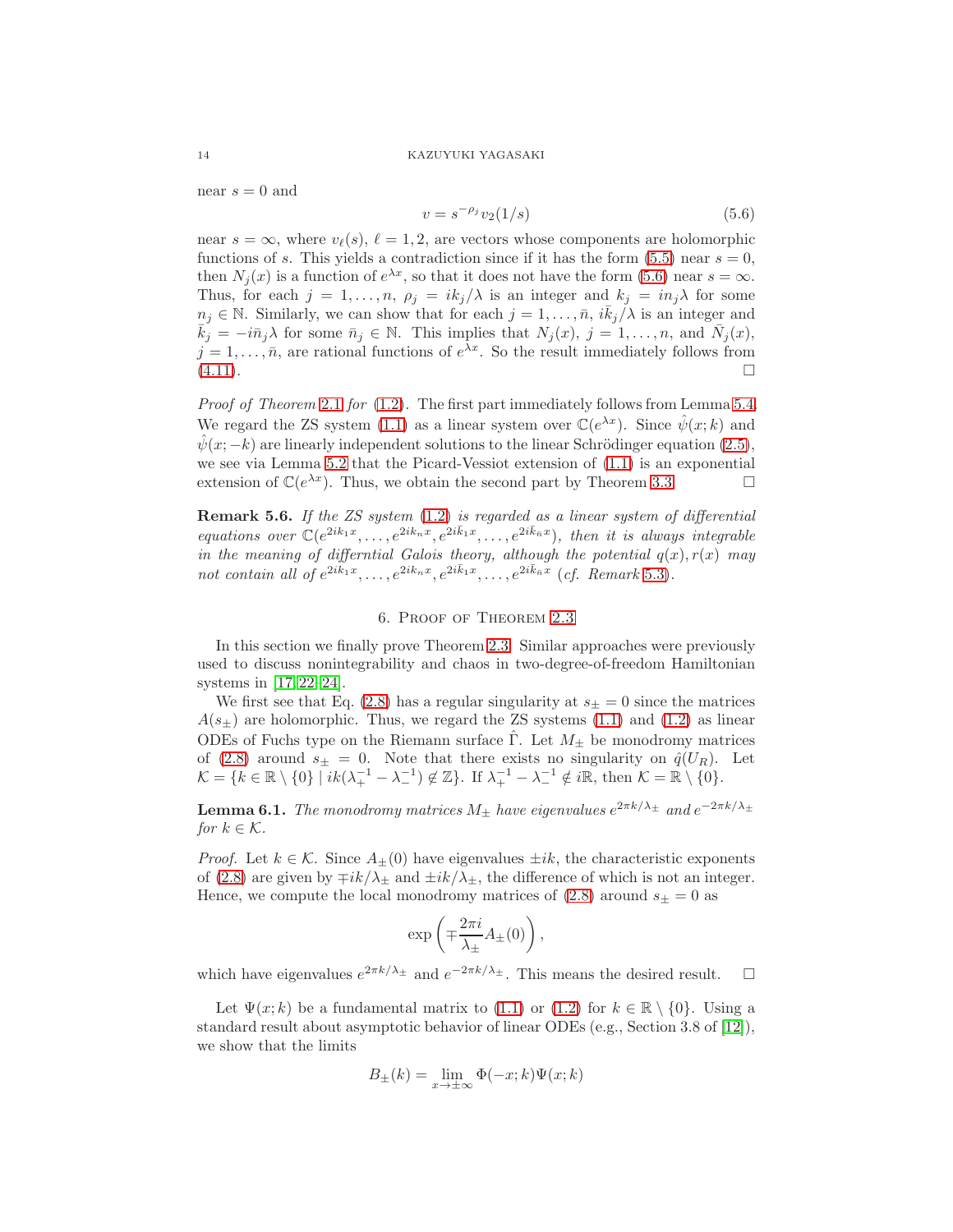exist and  $B_{\pm}(k)$  are nonsingular (cf. Lemma 3.1 of [\[21\]](#page-16-21)). Recall that  $\Phi(x;k)$  is a fundamental matrix to [\(2.1\)](#page-2-1) with  $\Phi(0) = id_2$  and given by [\(2.2\)](#page-2-2). Hence, we have

$$
\Psi(x;k) \sim \Phi(x;k)B_{\pm}(k)
$$
 as  $x \to \pm \infty$ 

since  $\Phi(x;k)^{-1} = \Phi(-x;k)$ . Letting

$$
B_0(k) = B_+(k)B_-(k)^{-1}
$$
 and  $\Psi_-(x) = \Psi(x)B_-(k)^{-1}$ ,

<span id="page-14-0"></span>we have

$$
\Psi_{-}(x;k) \sim \Phi(x;k) \quad \text{as } x \to -\infty,
$$
  
\n
$$
\Psi_{-}(x;k) \sim \Phi(x;k)B_0(k) \quad \text{as } x \to +\infty.
$$
\n(6.1)

So the first and second column vectors of  $\Psi_-(x;k)$  give the Jost solutions  $\phi(x;k)$ and  $\overline{\phi}(x; k)$ , respectively. Similarly, the first and second column vectors of

$$
\Psi_{+}(x;k) = \Psi(x;k)B_{+}(k)^{-1}
$$

give the Jost solutions  $\bar{\psi}(x; k)$  and  $\psi(x; k)$ , respectively. From [\(2.4\)](#page-3-3) and [\(6.1\)](#page-14-0) we see that

<span id="page-14-2"></span>
$$
B_0(k) = \begin{pmatrix} a(k) & \bar{b}(k) \\ b(k) & \bar{a}(k) \end{pmatrix}.
$$
 (6.2)

Especially, det  $B_0(k) = 1$  by [\(4.2\)](#page-8-3).

<span id="page-14-1"></span>**Lemma 6.2.** Let  $k \in \mathcal{K}$ . The monodromy matrices can be expressed as

<span id="page-14-3"></span>
$$
M_{+} = B_{0}^{-1} \begin{pmatrix} e^{-2\pi k/\lambda_{+}} & 0\\ 0 & e^{2\pi k/\lambda_{+}} \end{pmatrix} B_{0}, \quad M_{-} = \begin{pmatrix} e^{2\pi k/\lambda_{-}} & 0\\ 0 & e^{-2\pi k/\lambda_{-}} \end{pmatrix}
$$
(6.3)

for a common fundamental matrix.

*Proof.* Let  $\tilde{\Psi}(x;k) = \Psi(x;k)B_{-}(k)^{-1}$ . Then  $\tilde{\Psi}(x;k)$  is also a fundamental matrix to  $(1.1)$  or  $(1.2)$  such that

$$
\lim_{x \to -\infty} \Phi(-x) \tilde{\Psi}(x;k) = \mathrm{id}_2, \quad \lim_{x \to -\infty} \Phi(-x) \tilde{\Psi}(x;k) = B_0.
$$

Consider the transformed ZS system consisting of  $(2.7)$  and  $(2.8)$  on  $\hat{\Gamma}$ , and take a fundamental matrix corresponding to  $\tilde{\Psi}(x; k)$ . Since its analytic continuation yields the (local) monodrmy matrices

$$
\begin{pmatrix} e^{\mp 2\pi k/\lambda_{\pm}} & 0 \\ 0 & e^{\mp 2\pi k/\lambda_{\pm}} \end{pmatrix}
$$

along small loops around  $O_{\pm}$ , which is estimated from asymptotic expressions

$$
T^{-1}\Phi\left(\mp\frac{1}{\lambda_{\pm}}\log s_{\pm};k\right)T
$$

of its fundamental matrices, we choose the base point near  $O_-\mathcal{L}$  to obtain the desired  $r$ esult.

*Proof of Theorem [2](#page-4-1).3.* Let M denote the monodromy group generated by  $M_{\pm}$ . As-sume that the hypothesis of Theorem [2.3](#page-4-1) holds and  $k \in \mathcal{K}$ . Then we have the following.

**Lemma 6.3.** The monodromy group  $M$  is triangularizable.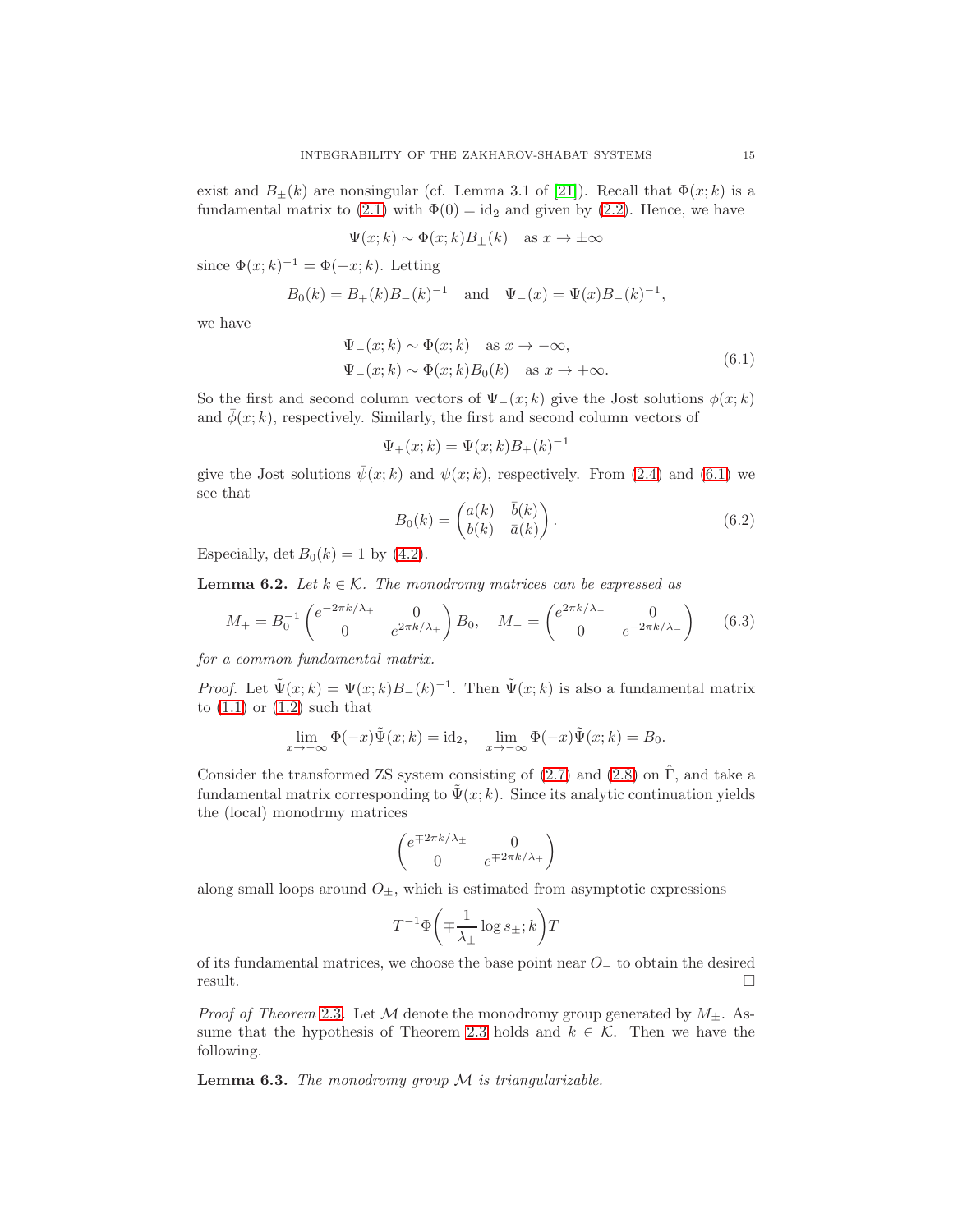*Proof.* From Theorem [3.4](#page-7-1) we first notice that  $M$  has the same classifications as stated in Proposition [3.5.](#page-7-2) So  $M$  is not an algebraic group of type (vi) in Propo-sition [3.5](#page-7-2) obviously. On the other hand, by Lemma [6.2](#page-14-1) the eigenvalues of  $M_{\pm}$  are not roots of 1 since  $\lambda_{\pm}$  are not purely imaginary. Hence, neither case (i), (ii) nor (iv) occurs for M. Thus, the monodromy group M is of type (iii) or (v).  $\Box$ 

Theorem [2.3](#page-4-1) is now easily proved. Substituting [\(6.2\)](#page-14-2) into the first equation of  $(6.3)$ , we have

$$
\begin{pmatrix} a(k)\bar a(k)e_- - b(k)\bar b(k)e_+ & \bar a(k)\bar b(k)(e_- - e_+)\\ a(k)b(k)(e_+ - e_-) & a(k)\bar a(k)e_+ - b(k)\bar b(k)e_- \end{pmatrix},
$$

where  $e_{\pm} = e^{\pm 2\pi k/\lambda_{+}}$ . Hence, if the monodromy group M is triangularizable, then

$$
a(k)b(k) = 0
$$
 or  $\bar{a}(k)\bar{b}(k) = 0$ .

Since by [\(4.3\)](#page-8-2)  $a_i(k)$ ,  $j = 1, 2$ , only have discrete zeros, we have  $b(k) = 0$  or  $b(k) = 0$ for any  $k \in \mathbb{R} \setminus \{0\}$  by the identity theorem (e.g., Theorem 3.2.6 of [\[2\]](#page-16-19)). This complete the proof by Theorem [3.4.](#page-7-1)  $\Box$ 

# Appendix A. Relations on scattering and reflection coefficients BETWEEN  $(1.1)$  AND  $(2.5)$

Following Section 3d of [\[19\]](#page-16-4) basically, we define the scattering and reflection coefficients for  $(2.5)$  (see also Section 9.1 of [\[1\]](#page-16-0)). Equation  $(2.5)$  has the Jost solutions

$$
\hat{\phi}(x;k) \sim e^{-ikx} \quad \text{as } x \to -\infty,
$$
  

$$
\hat{\psi}(x;k) \sim e^{ikx} \quad \text{as } x \to +\infty.
$$
 (A.1)

<span id="page-15-1"></span>We easily see that

$$
\hat{\phi}(x; -k) \sim e^{ikx} \quad \text{as } x \to -\infty,
$$
  

$$
\hat{\psi}(x; -k) \sim e^{-ikx} \quad \text{as } x \to +\infty.
$$

Hence, we have the relations

$$
\phi(x;k) = -\frac{i}{2k} \begin{pmatrix} -\hat{\phi}_x(x;k) + ik\hat{\phi}(x;k) \\ \hat{\phi}_y(x;k) \end{pmatrix},
$$
  
\n
$$
\bar{\phi}(x;k) = \begin{pmatrix} -\hat{\phi}_x(x;-k) + ik\hat{\phi}(x;-k) \\ \hat{\phi}(x;-k) \end{pmatrix},
$$
  
\n
$$
\psi(x;k) = \begin{pmatrix} -\hat{\psi}_x(x;k) + ik\hat{\psi}(x;k) \\ \hat{\psi}(x;k) \end{pmatrix},
$$
  
\n
$$
\bar{\psi}(x;k) = -\frac{i}{2k} \begin{pmatrix} -\hat{\psi}_x(x;-k) + ik\hat{\psi}(x;-k) \\ \hat{\psi}(x;-k) \end{pmatrix}
$$
\n(A.2)

<span id="page-15-3"></span>between the Jost solutions to  $(1.1)$  and  $(2.5)$  by  $(2.6)$ . Define the scattering coefficients  $\hat{a}(k)$  and  $\hat{b}(k)$  for  $(2.5)$  as

<span id="page-15-2"></span>
$$
\hat{\phi}(x;k) = \hat{a}(k)\hat{\psi}(x;-k) + \hat{b}(k)\hat{\psi}(x;k)
$$
\n(A.3)

like [\(2.4\)](#page-3-3). Since

$$
\hat{\phi}(x; -k) = \hat{a}(-k)\hat{\psi}(x; k) + \hat{b}(-k)\hat{\psi}(x; -k),
$$

we have

<span id="page-15-0"></span>
$$
\hat{a}(k)\hat{a}(-k) - \hat{b}(k)\hat{b}(-k) = 1\tag{A.4}
$$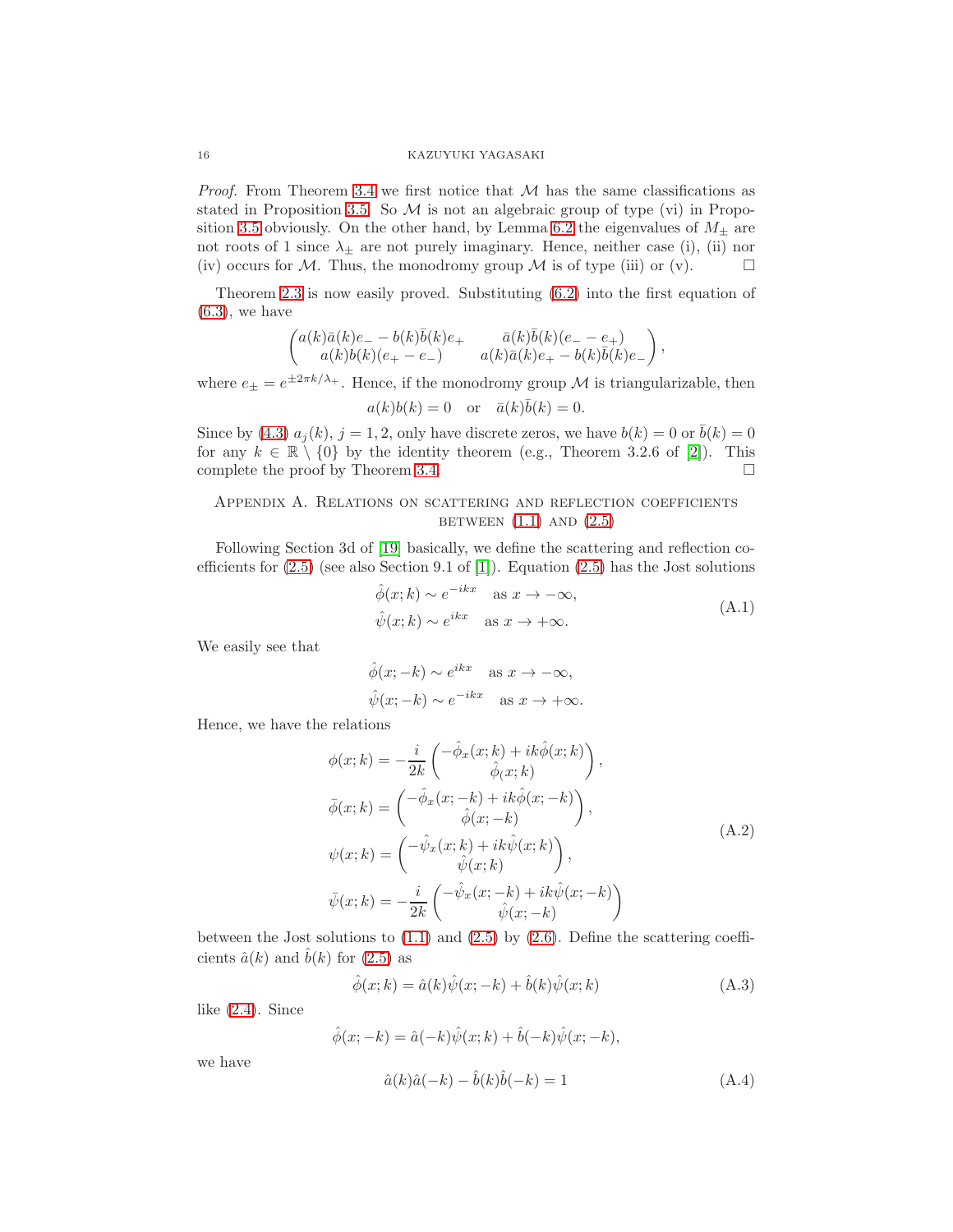like  $(4.2)$ . From  $(A.2)$  we obtain

$$
\phi(x;k) = \hat{a}(k)\bar{\psi}(x;k) - \frac{i}{2k}\hat{b}(k)\psi(x;k),
$$
  

$$
\bar{\phi}(x;k) = \hat{a}(-k)\psi(x;k) + 2ik\hat{b}(-k)\bar{\psi}(x;k),
$$

which are compared with [\(2.4\)](#page-3-3) to yield

$$
a(k) = \hat{a}(k), \quad \bar{a}(k) = \hat{a}(-k), \quad b(k) = -\frac{i}{2k}\hat{b}(k), \quad \bar{b}(k) = 2ik\hat{b}(-k).
$$
 (A.5)

Moreover, for the reflection coefficients we have

<span id="page-16-17"></span>
$$
\rho(k) = -\frac{i}{2k}\hat{\rho}(k), \quad \bar{\rho}(k) = 2ik\hat{\rho}(-k), \tag{A.6}
$$

where  $\hat{\rho}(k) = \hat{b}(k)/\hat{a}(k)$ .

### **REFERENCES**

- <span id="page-16-0"></span>[1] M.J. Ablowitz, Nonlinear Dispersive Waves: Asymptotic Analysis and Solitons, Cambridge University Press, Cambridge, 2011.
- <span id="page-16-19"></span>[2] M.J. Ablowitz and A.S. Fokas, Complex Variables: Introduction and Applications, 2nd ed., Cambridge University Press, Cambridge, 2003.
- <span id="page-16-1"></span>[3] M.J. Ablowitz, D.J. Kaup, A.C. Newell and H. Segur, Nonlinear-evolution equations of physical significance, Phys. Rev. Lett., 31 (1973), 125–127.
- <span id="page-16-14"></span>[4] M.J. Ablowitz, D.J. Kaup, A.C. Newell and H. Segur, Inverse scattering transform – Fourier analysis for nonlinear problems, Stud. Appl. Math., 53 (1974), 249–315.
- <span id="page-16-15"></span>[5] M.J. Ablowitz, B. Prinari and A.D. Trubatch, *Discrete and Continuous Nonlinear Scrödinger* Systems, Cambridge University Press, Cambridge, 2004.
- <span id="page-16-16"></span><span id="page-16-2"></span>[6] M.J. Ablowitz and H. Segur, Solitons and Inverse Scattering Transform, SIAM, Philadelphia, 1981.
- [7] P.B. Acosta-Humánez, J.J. Morales-Ruiz and J.-A. Weil, Galoisian approach to integrability of Schrödinger equation, Rep. Math. Phys.,  $67$  (2011), 305–374.
- <span id="page-16-7"></span>[8] M. Ayoul and N.T. Zung, Galoisian obstructions to non-Hamiltonian integrability, C. R. Math. Acad. Sci. Paris, 348 (2010), 1323–1326.
- <span id="page-16-18"></span>[9] W. Balser, Formal Power Series and Linear Systems of Meromorphic Ordinary Differential Equations, Springer, New York, 2000.
- <span id="page-16-11"></span>[10] D. Blázquez-Sanz and K. Yagasaki, Analytic and algebraic conditions for bifurcations of homoclinic orbits I: Saddle equilibria, J. Differential Equations, 253 (2012), 2916–2950.
- <span id="page-16-12"></span>[11] D. Blázquez-Sanz and K. Yagasaki, Galoisian approach for a Sturm-Liouville problem on the infinite interval, Methods Appl. Anal., 19 (2012), 267–288.
- <span id="page-16-20"></span>[12] E.A. Coddington and N. Levinson, Theory of Ordinary Differential Equations, McGraw-Hill, New York, 1955.
- <span id="page-16-5"></span>[13] T. Crespo and Z. Hajto, Algebraic Groups and Differential Galois Theory, American Mathematical Society, Providence, RI, 2011.
- <span id="page-16-13"></span>[14] Y. Ilyashenko and S. Yakovenko, Lectures on Analytic Differential Equations, American Mathematical Society, Providence, RI, 2008.
- <span id="page-16-8"></span><span id="page-16-3"></span>[15] G.L. Lamb, Jr., Elements of Soliton Theory, John Wiley and Sons, New York, 1980.
- [16] J.J. Morales-Ruiz, Differential Galois Theory and Non-Integrability of Hamiltonian Systems Birkhäuser, Basel, 1999.
- <span id="page-16-10"></span>[17] J.J. Morales-Ruiz and J.M. Peris, On a Galoisian approach to the splitting of separatrices, Ann. Fac. Sci. Toulouse Math., 8 (1999), 125–141. [19]
- <span id="page-16-9"></span>[18] J.J. Morales-Ruiz and J.P. Ramis, Galosian obstructions to integrability of Hamiltonian systems, Methods Appl. Anal., 8 (2001), 33–96.
- <span id="page-16-6"></span><span id="page-16-4"></span>[19] A.C. Newell, Solitons in Mathematics and Physics, SIAM, Philadelphia, 1985.
- [20] M. van der Put and M. F. Singer, Galois Theory of Linear Differential Equations, Springer, New York, 2003.
- <span id="page-16-21"></span>[21] K. Yagasaki, Horseshoes in two-degree-of-freedom Hamiltonian systems with saddle-centers, Arch. Ration. Mech. Anal., 154 (2000), 275–296.